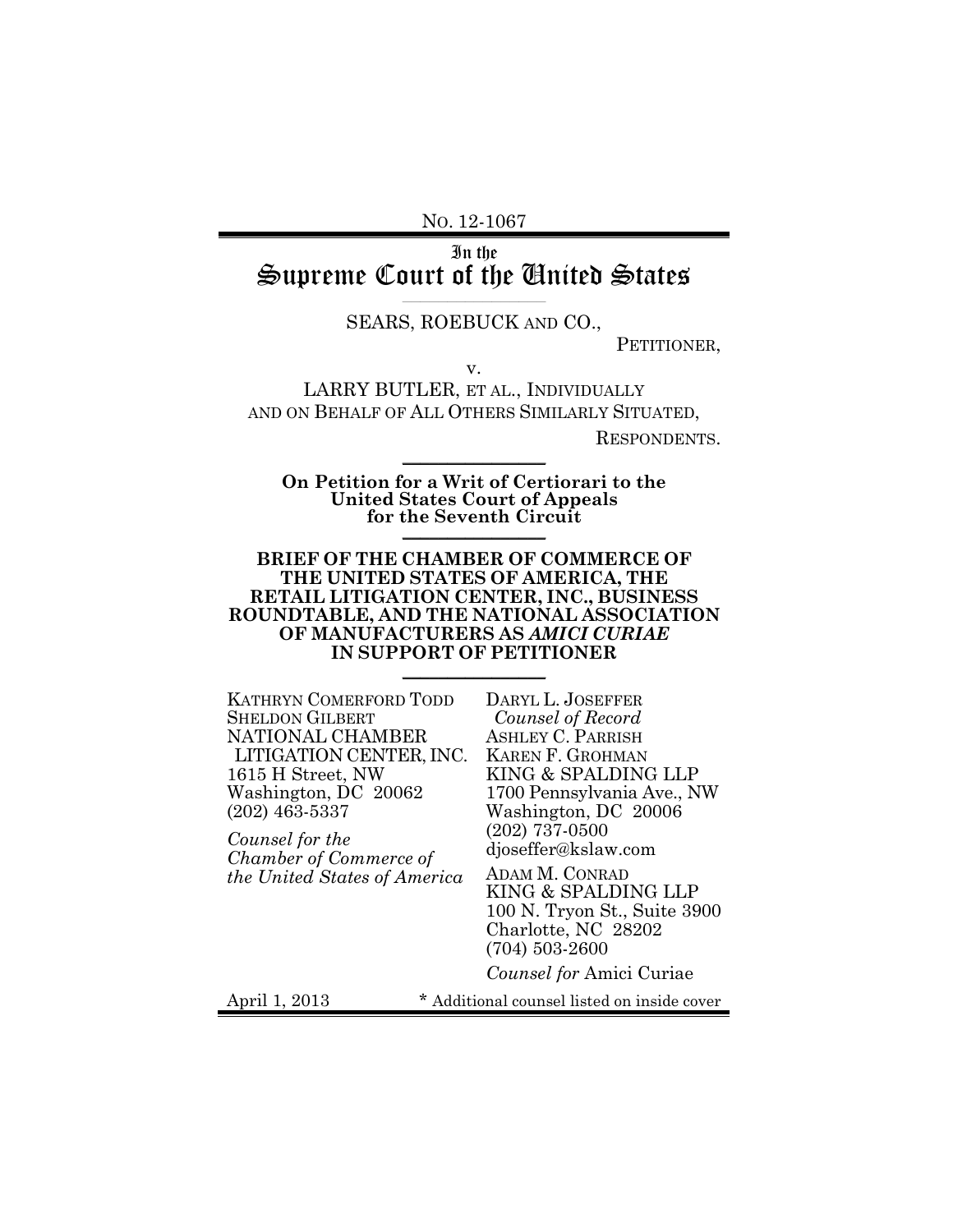QUENTIN RIEGEL NATIONAL ASSOCIATION OF MANUFACTURERS 733 10th Street, NW Suite 700 Washington, DC 20001 (202) 637-3000

*Counsel for the National Association of Manufacturers*

DEBORAH R. WHITE RETAIL LITIGATION CENTER, INC. 1700 N. Moore Street Suite 2250 Arlington, VA 22209 (703) 841-2300

*Counsel for the Retail Litigation Center, Inc.*

MARIA GHAZAL BUSINESS ROUNDTABLE 300 New Jersey Ave., NW Suite 800 Washington, D.C. 20001 (202) 872-1260

*Counsel for Business Roundtable*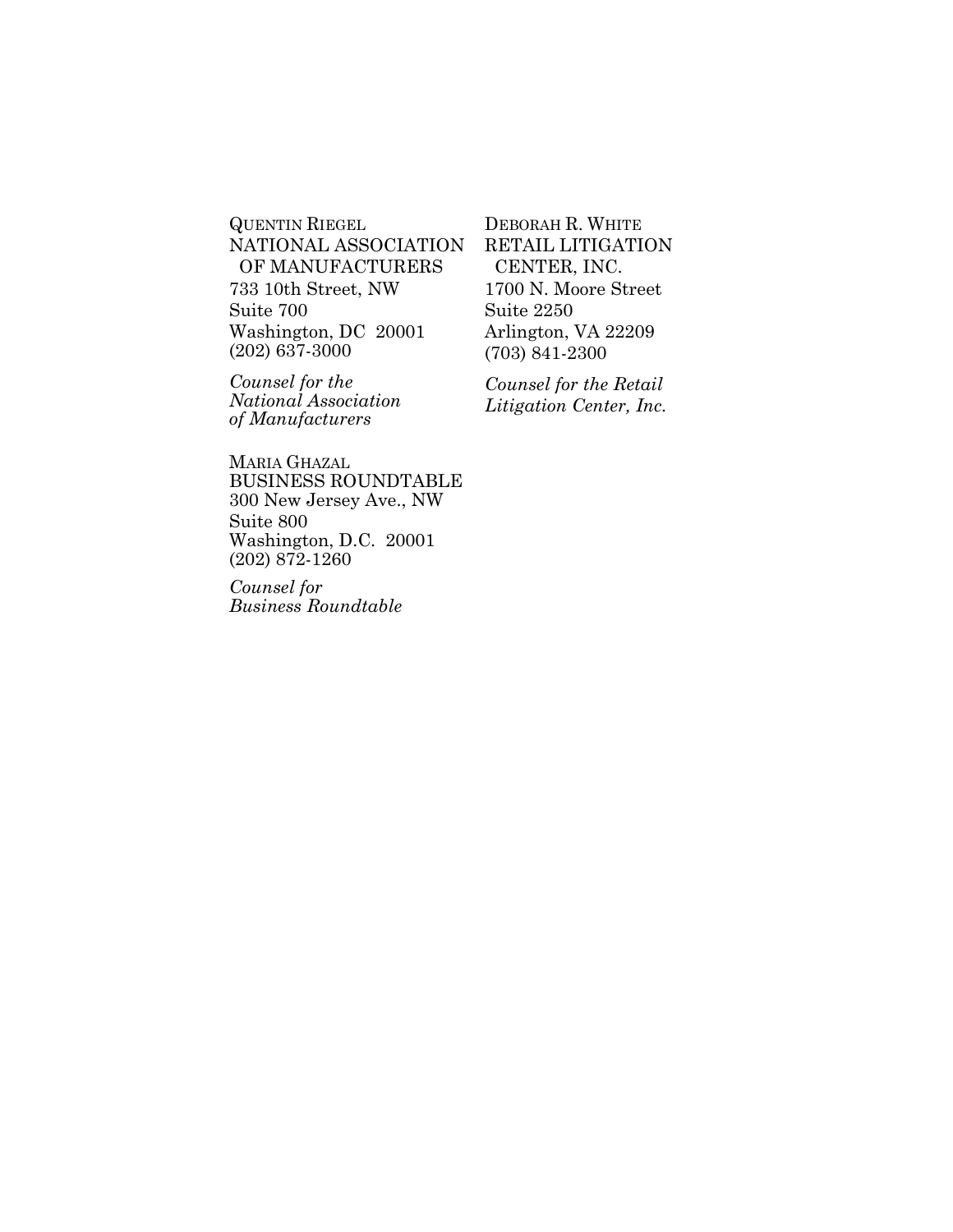#### **QUESTIONS PRESENTED**

1. Whether the Rule 23(b)(3) predominance requirement can be satisfied based solely on a determination that it would be "efficient" to decide a single common question at trial, without considering any of the individual issues that would also need to be tried, and without determining whether the aggregate of common issues predominates over the aggregate of individual issues.

2. Whether a class may be certified on breach of warranty claims where it is undisputed that most members did not experience the alleged product defect and where fact of injury would have to be litigated on a member-by-member basis.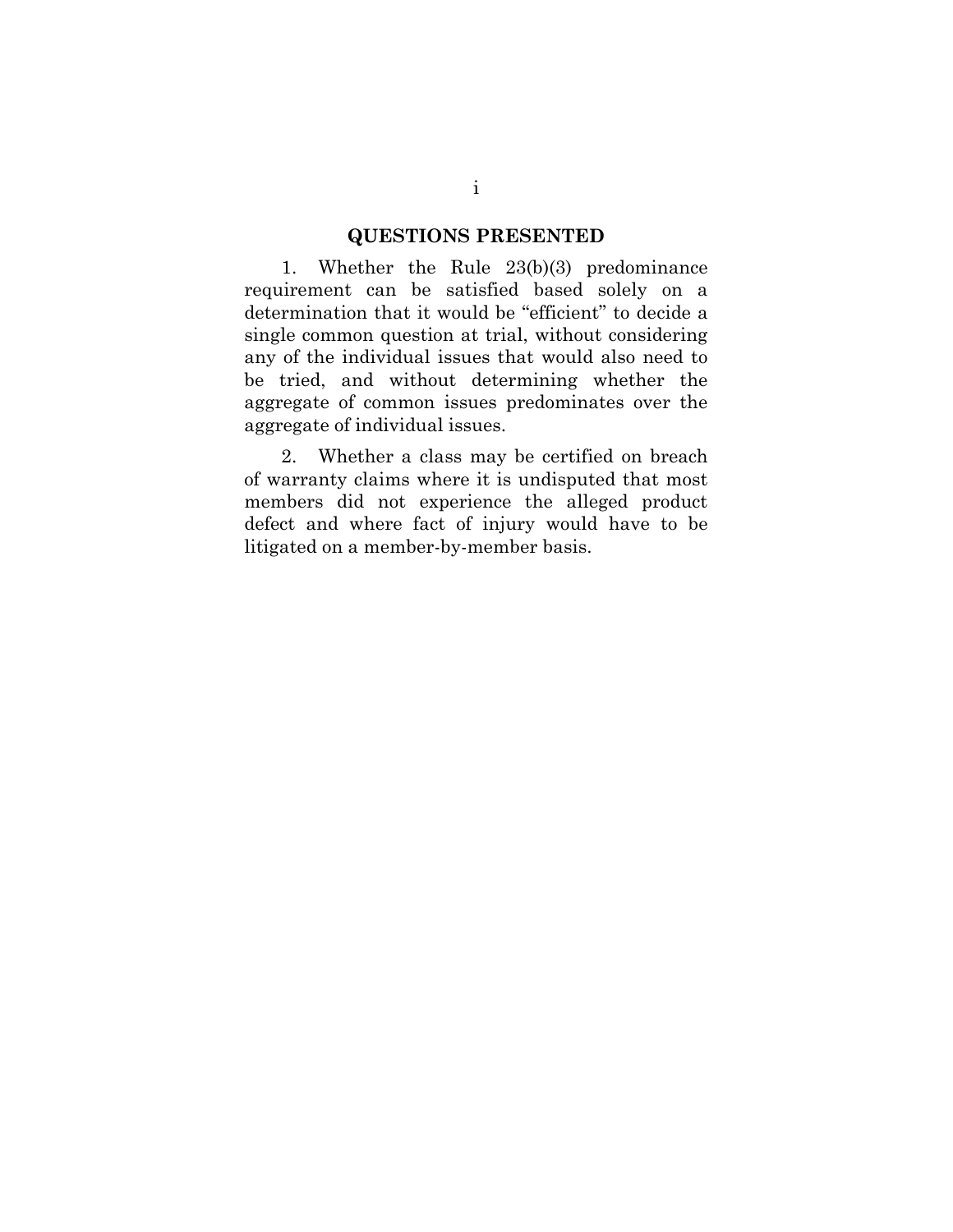# **TABLE OF CONTENTS**

| <b>INTRODUCTION AND</b>                                                               |
|---------------------------------------------------------------------------------------|
| SUMMARY OF ARGUMENT  4                                                                |
| REASONS FOR GRANTING THE PETITION7                                                    |
| I. The Decision Below Directly Conflicts                                              |
| II. The Decision Below Deepens A Circuit<br>Split On An Important, Recurring Issue Of |
| III. The Questions Presented Are                                                      |
|                                                                                       |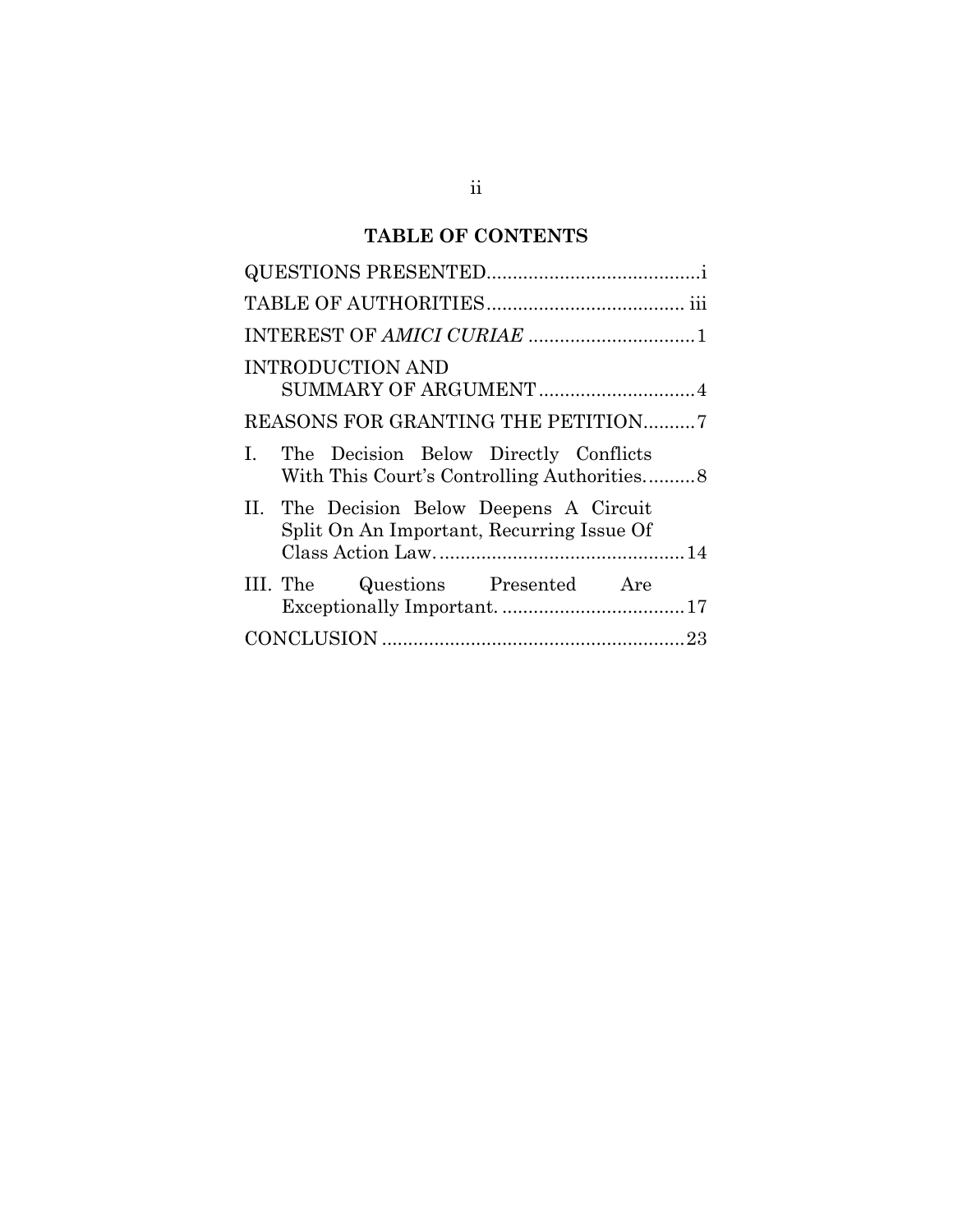# **TABLE OF AUTHORITIES**

# **Cases**

| Amchem Prods., Inc. v. Windsor,                                                     |
|-------------------------------------------------------------------------------------|
| Amgen, Inc. v.<br>Conn. Ret. Plans & Trust Funds,                                   |
| Ashcroft v. Iqbal,                                                                  |
| Bell Atl. Corp. v. Twombly,                                                         |
| Bridge v. Phx. Bond & Indem. Co.,                                                   |
| Califano v. Yamasaki,                                                               |
| Clapper v. Amnesty Int'l USA,<br>No. 11-1025, slip op. (U.S. Feb. 26, 2013)  15, 17 |
| Comcast Corp. v. Behrend,<br>No. 11-864, slip op. (U.S. Mar. 27, 2013)passim        |
| Coopers & Lybrand v. Livesay,                                                       |
| Daffin v. Ford Motor Co.,<br>458 F.3d 549 (6th Cir. 2006) 14                        |
| East Tex. Motor Freight Sys., Inc. v. Rodriguez,                                    |
| Erica P. John Fund, Inc. v. Halliburton,                                            |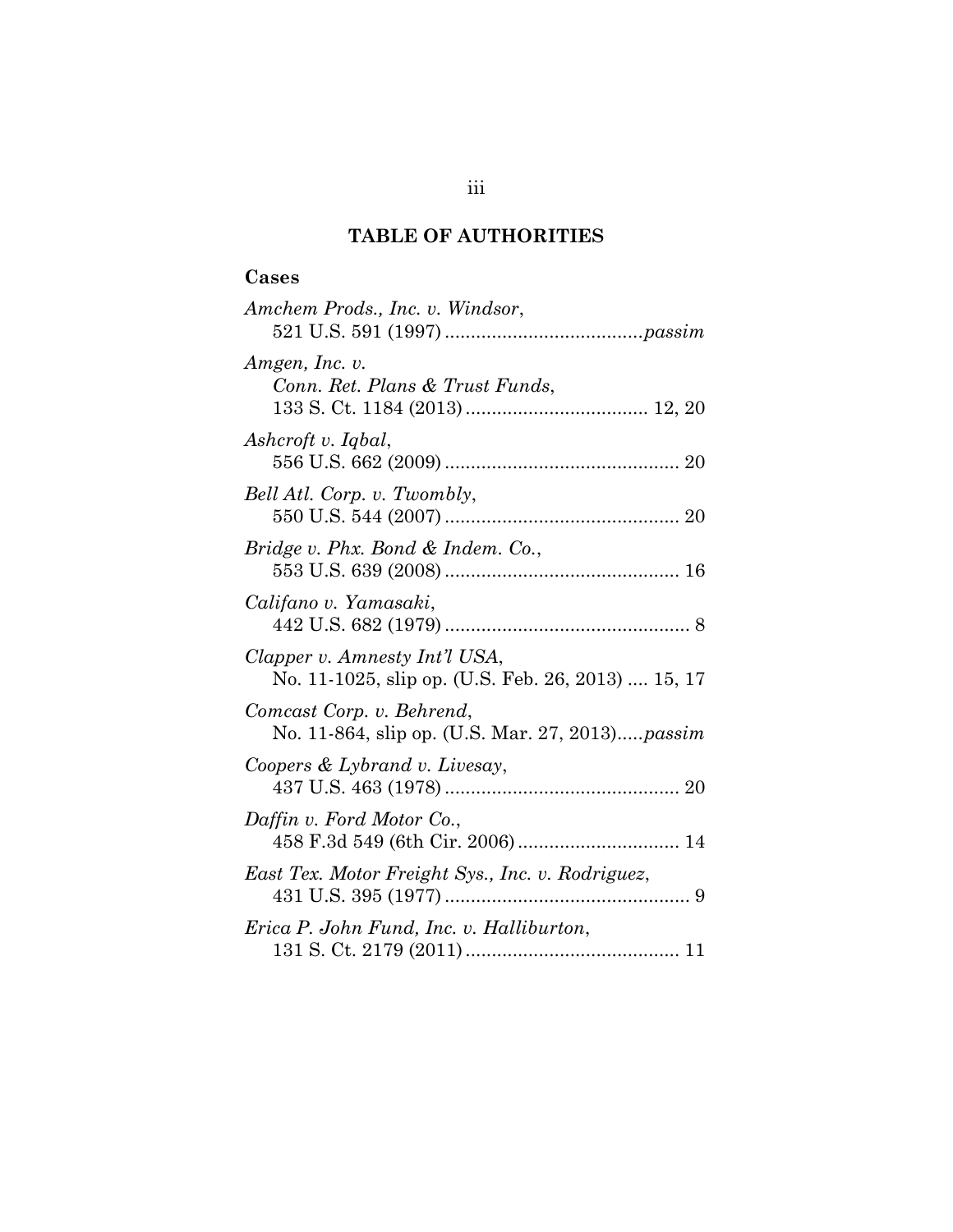| General Tel. Co. of the Sw. v. Falcon,                                                          |
|-------------------------------------------------------------------------------------------------|
| In re Bridgestone/Firestone, Inc.,                                                              |
| In re Whirlpool Corp. Front-Loading Washer<br>Prods. Liab. Litig.,                              |
| Lindsey v. Normet,                                                                              |
| McLaughlin v. Am. Tobacco Co.,                                                                  |
| Monsanto Co. v. Geertson Seed Farms,                                                            |
| Newton v. Merrill Lynch, Pierce,<br>Fenner & Smith, Inc.,<br>259 F.3d 154 (3d Cir. 2001) 16, 19 |
| Pella Corp. v. Saltzman,<br>606 F.3d 391 (7th Cir. 2010) 15                                     |
| Philip Morris USA v. Williams,                                                                  |
| Shady Grove Orthopedic Ass'n, P.A. v.<br>Allstate Ins. Co.,                                     |
| Stearns v. Ticketmaster Corp.,<br>655 F.3d 1013 (9th Cir. 2011)  15                             |
| Taylor v. Sturgell,                                                                             |
| Tellabs, Inc. v. Makor Issues & Rights, Ltd.,                                                   |
|                                                                                                 |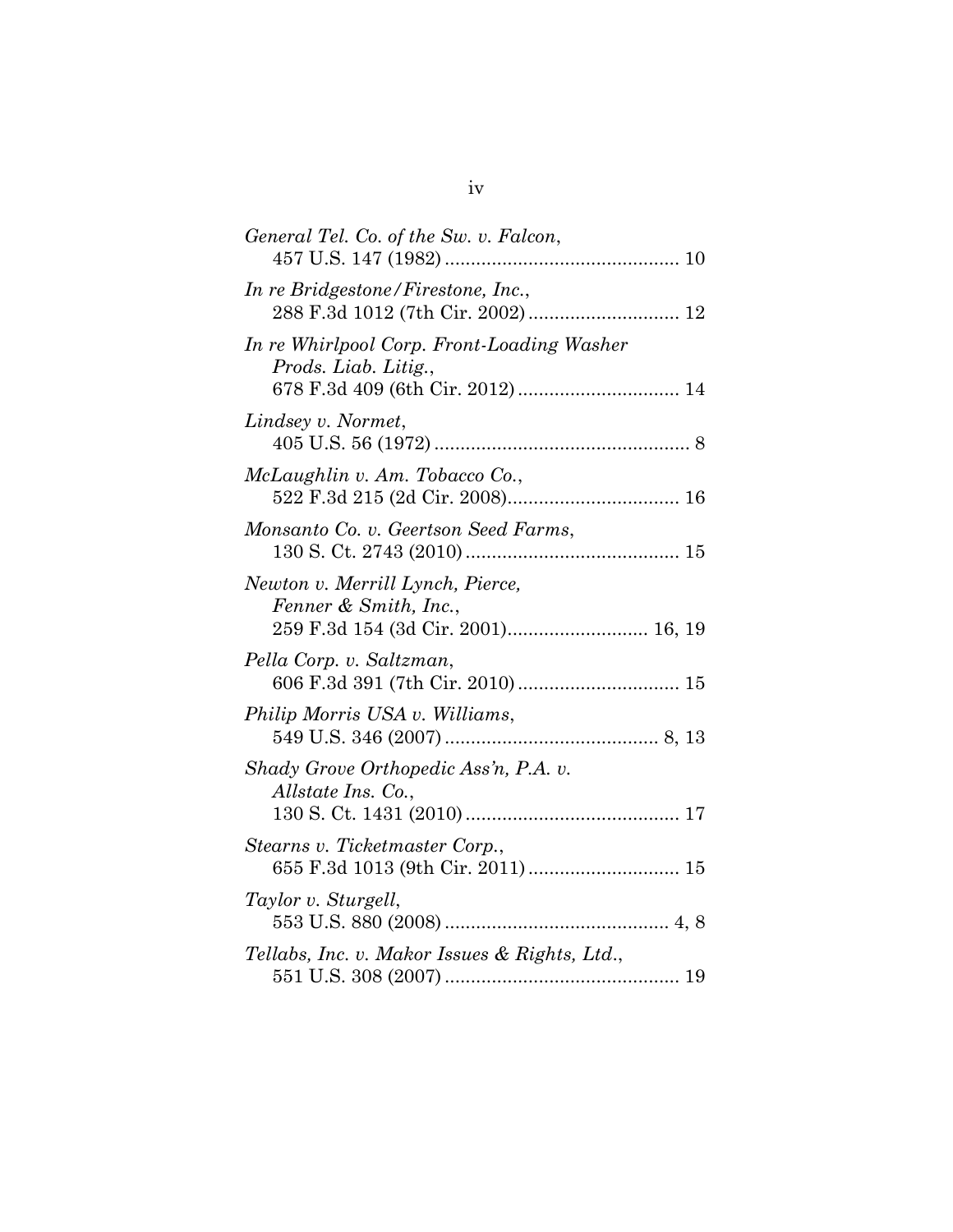| Unger v. Amedisys Inc.,                                                                |  |
|----------------------------------------------------------------------------------------|--|
| Valley Forge Christian Coll. v. Ams. United for<br>Separation of Church & State, Inc., |  |
| Wal-Mart Stores, Inc. v. Dukes,                                                        |  |
| Whitmore v. Arkansas,                                                                  |  |
| Wolin v. Jaguar Land Rover N. Am., LLC,                                                |  |

# **Statutes**

|--|--|--|--|

# **Rules**

|--|--|--|--|--|--|--|--|--|

# **Other Authorities**

## v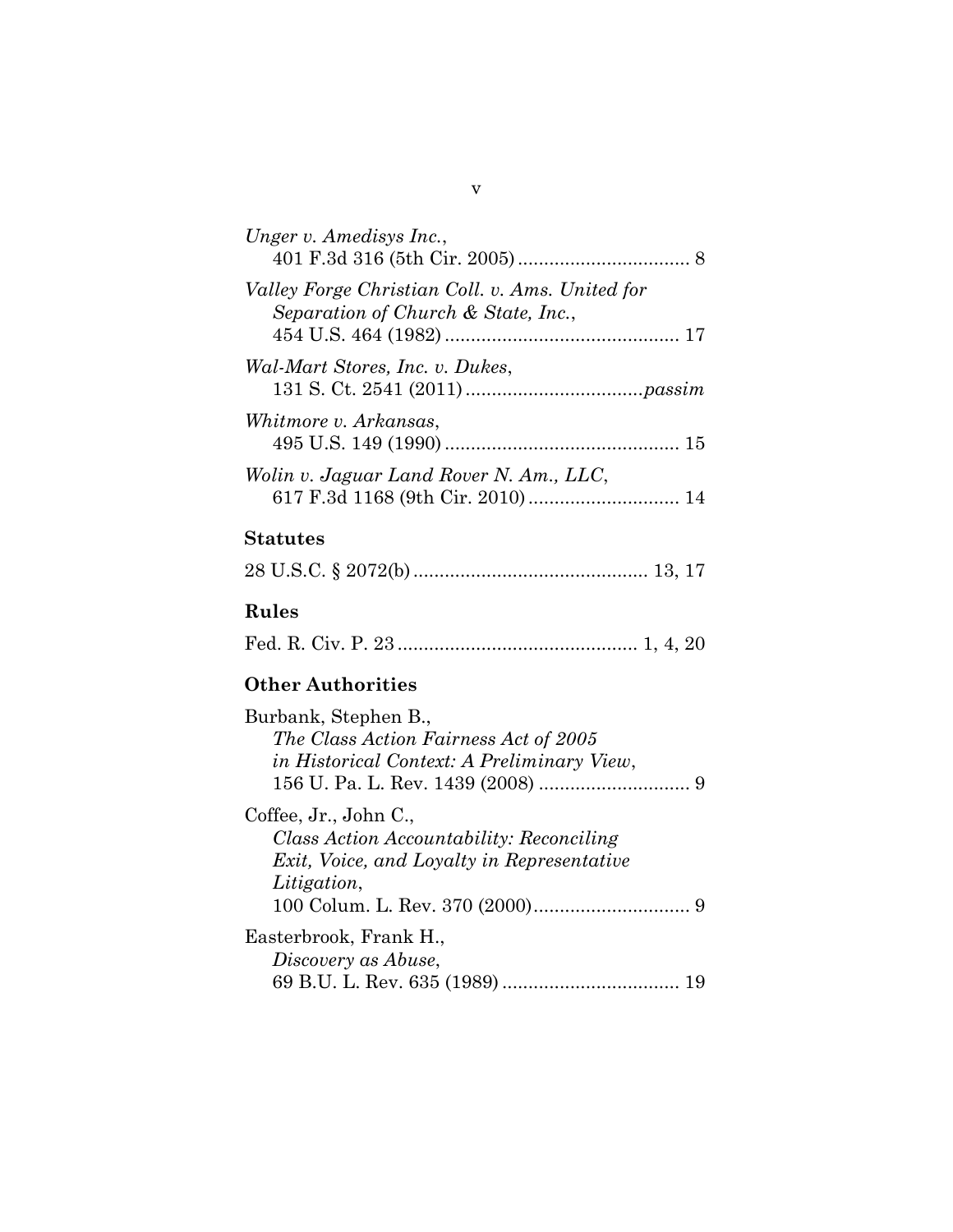| Grundfest, Joseph A.,<br>Why Disimply?,                                                                                  |
|--------------------------------------------------------------------------------------------------------------------------|
| Lee III, Emery G. & Willging, Thomas E.,<br>The Impact of the Class Action Fairness<br>Act of 2005 on the Federal Courts |
| Nagareda, Richard A.,<br>Class Certification in the Age<br>of Aggregate Proof,                                           |
| Rothstein, Barbara J. & Willging, Thomas E.,<br>Managing Class Action Litigation:<br>A Pocket Guide for Judges           |
| Whytock, Christopher A.,<br>The Evolving Forum Shopping System,                                                          |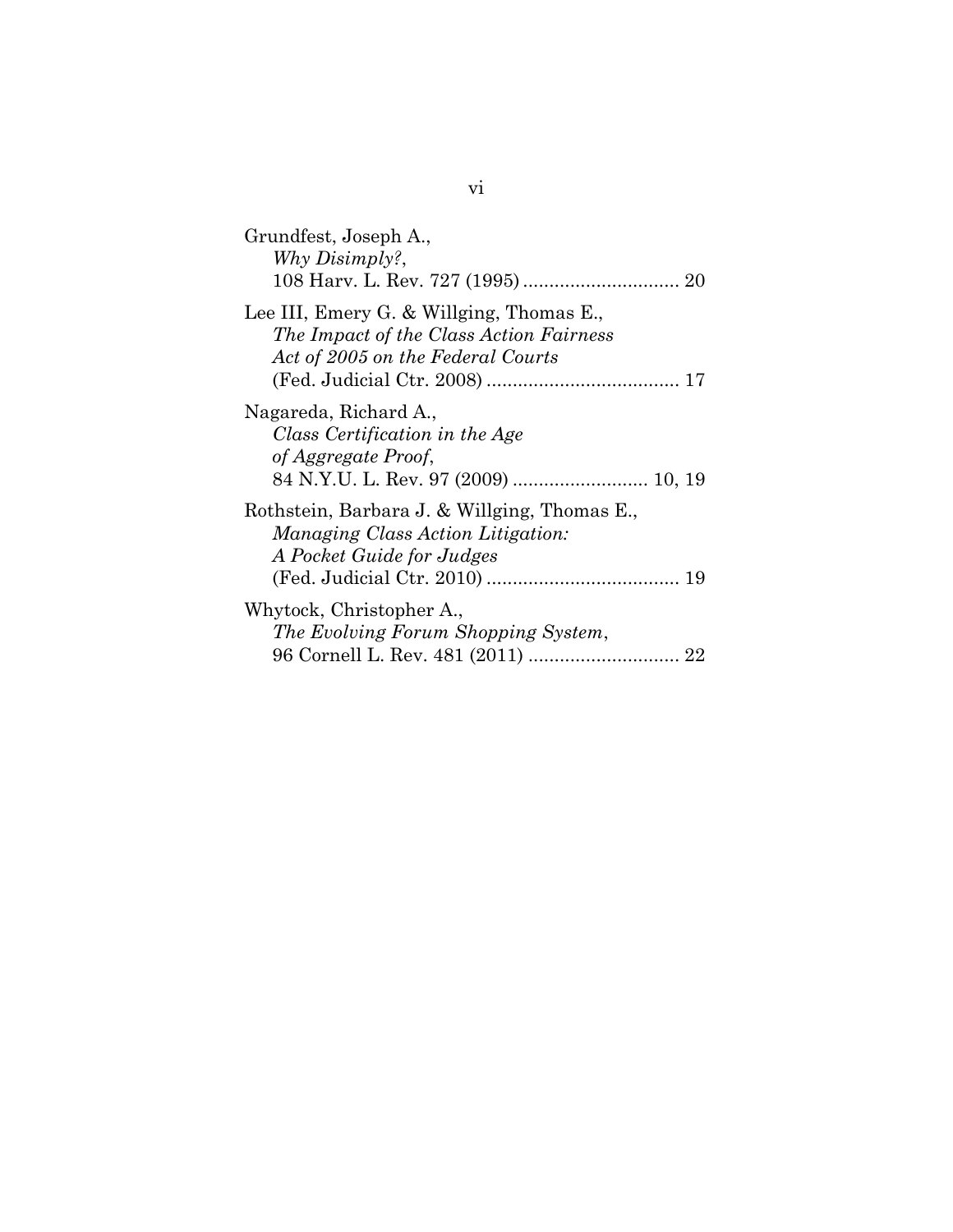### **INTEREST OF** *AMICI CURIAE\**

*Amici* and their members represent a diverse array of businesses and business interests across the United States, including manufacturers, retail merchants, and professional organizations. They support the petition because they have a strong interest in ensuring that the lower courts undertake the rigorous analysis required under Federal Rule of Civil Procedure 23 before permitting a case to proceed as a class action.

*Amici* are deeply concerned that, in this case, the Seventh Circuit departed from this Court's controlling precedents and significantly relaxed the standards for class certification. In particular, the Seventh Circuit certified a massive breach-ofwarranty class spanning six states over a period of multiple years, notwithstanding the absence of any common questions that predominate over individual ones, and even though many putative class members have not suffered any injury. Instead, the court of appeals created a new test for class certification, holding that a class should be certified whenever the class action device is an "efficient" procedure for resolving allegations that a product is defective because at some point in the future it might fail to

l

<sup>\*</sup> Pursuant to Sup. Ct. R. 37.2(a), *amici* timely notified the parties of their intent to file this brief, and the parties have consented to the filing of this brief. No counsel for any party authored this brief in whole or in part, and no person or entity, other than *amici*, their members, or their counsel, made a monetary contribution intended to fund the preparation or submission of this brief.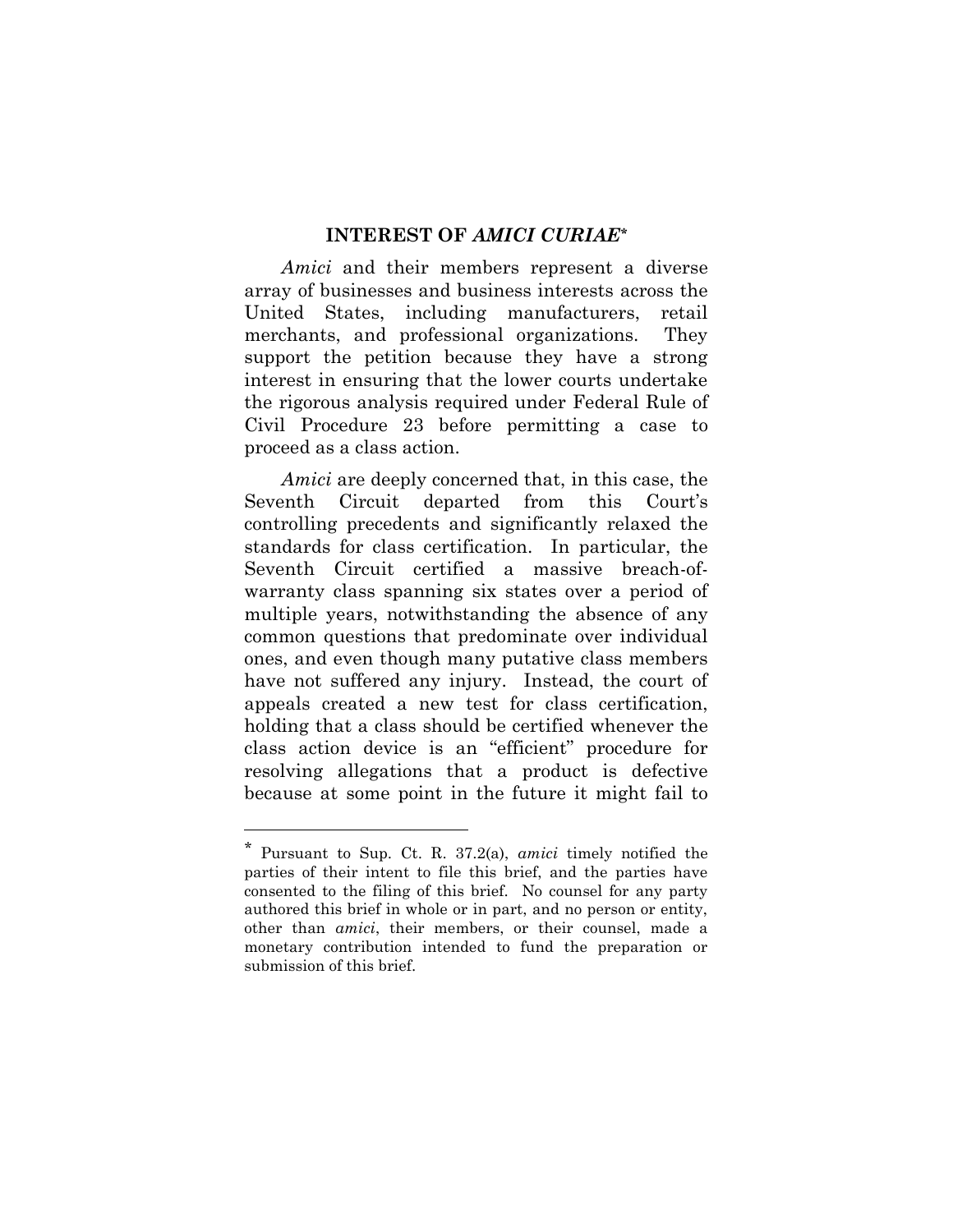perform as expected under its warranty. Because many of *amici*'s members sell products in interstate commerce or manufacture products that are sold in interstate commerce, *amici* are concerned that the Seventh Circuit's decision will dramatically increase their members' exposure to expansive class-action liability, including in cases where there is no proof that any meaningful number of putative class members have suffered harm from any particular product.

The four organizations that are signatories to this brief include:

*The Chamber of Commerce of the United States of America ("Chamber")*. The Chamber is the world's largest business federation, representing three hundred thousand direct members and indirectly representing an underlying membership of more than three million U.S. businesses and professional organizations. Among its members are companies and organizations of every size, in every industry sector, and from every region of the country. The Chamber represents its members' interests by, among other activities, filing briefs in cases implicating issues of concern to the nation's business community. The Chamber has contributed as *amicus curiae* to this Court's consideration of several recent class-action appeals. *See* http://www.chamber litigation.com/cases/issue/class-actions.

*Business Roundtable.* The Business Roundtable is an association of chief executive officers of leading U.S. companies that collectively take in over \$7.3 trillion in annual revenues and employ nearly 16 million individuals. Business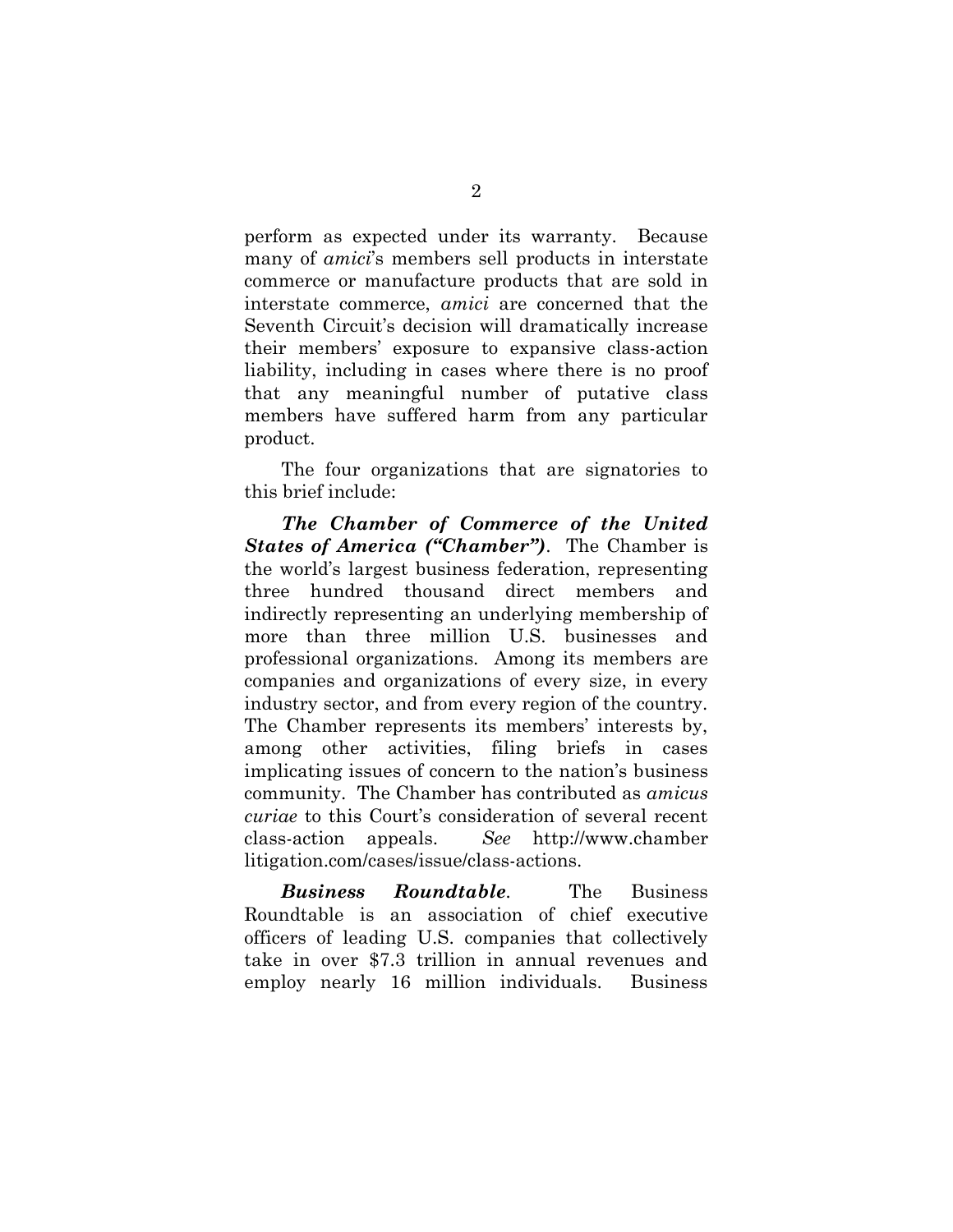Roundtable member companies comprise nearly a third of the total value of the U.S. stock market and invest more than \$150 billion annually in research and development, comprising some 61 percent of U.S. private research and development spending. Member companies pay \$182 billion in dividends to shareholders and generate nearly \$500 billion in sales for small- and medium-sized businesses annually. Business Roundtable companies give more than \$9 billion a year in combined charitable contributions.

*Retail Litigation Center, Inc. ("RLC")*. RLC is a public policy organization that identifies and contributes to legal proceedings affecting the retail industry. RLC's members include many of the country's largest and most innovative retailers. They employ millions of workers throughout the United States, provide goods and services to tens of millions of consumers, and account for tens of billions of dollars in annual sales. RLC seeks to provide courts with retail-industry perspectives on important legal issues impacting its members, and to highlight the potential industry-wide consequences of significant pending cases.

*The National Association of Manufacturers ("NAM")*. The NAM is the nation's largest industrial trade association, representing small and large manufacturers in every industrial sector and in all 50 states. The NAM's mission is to enhance the competitiveness of manufacturers by shaping a legislative and regulatory environment conducive to U.S. economic growth and to increase understanding among policymakers, the media, and the general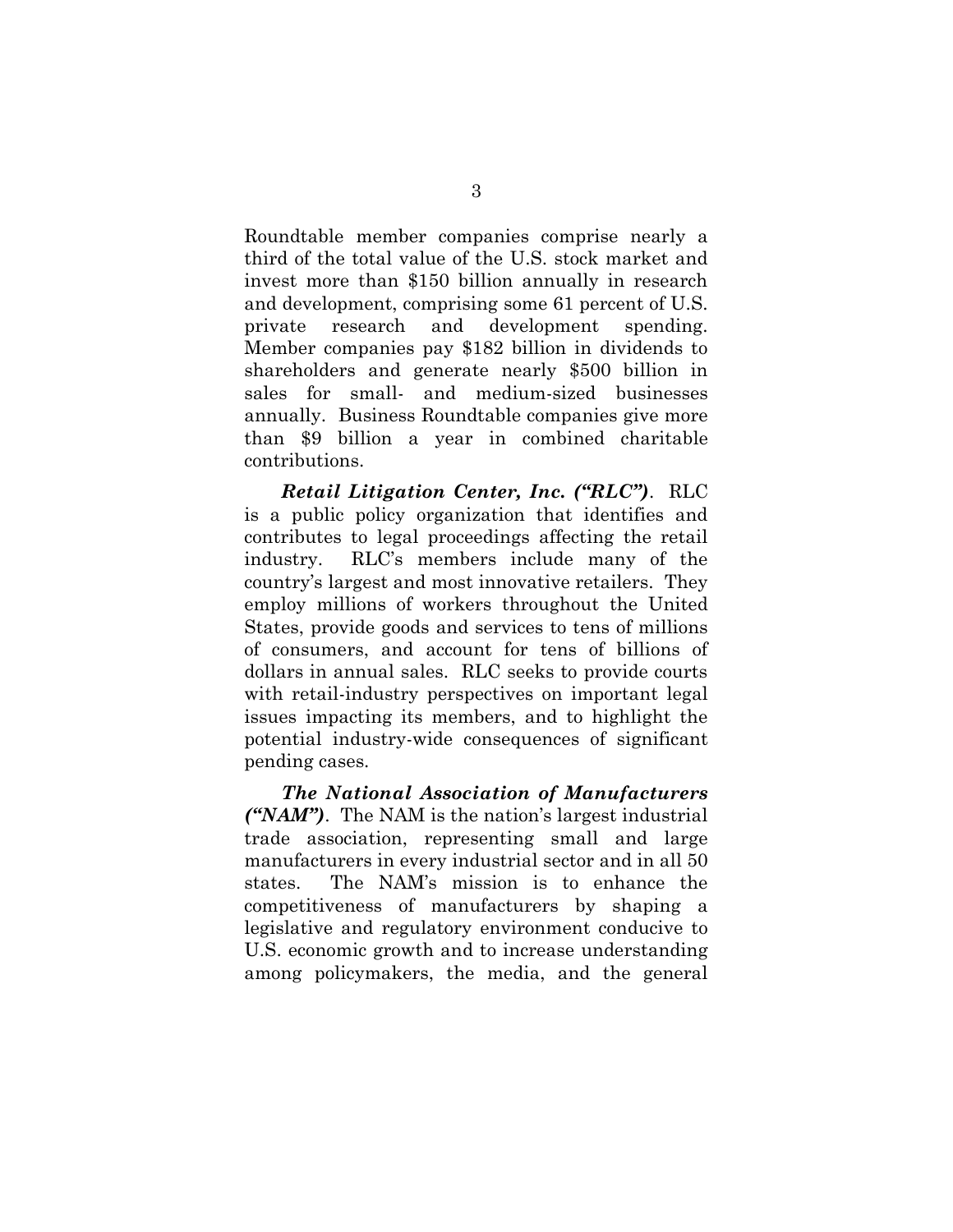public about the vital role of manufacturing to America's economic future and living standards.

## **INTRODUCTION AND SUMMARY OF ARGUMENT**

The class certification requirements of Federal Rule of Civil Procedure 23 are not mere conveniences for streamlining litigation, but crucial safeguards "grounded" in fundamental notions of constitutional due process. *Taylor v. Sturgell*, 553 U.S. 880, 901 (2008). Before a plaintiff may take advantage of the class action device, it must prove that class members share "the same injury" and possess claims that present a "common question" that, if adjudicated on a class basis, "will resolve an issue that is central to the validity of each one of the claims in one stroke." *Wal-Mart Stores, Inc. v. Dukes*, 131 S. Ct. 2541, 2551 (2011). In addition, the plaintiff must satisfy the "far more demanding" requirement of proving that any common questions "predominate" over individual ones. *Amchem Prods., Inc. v. Windsor*, 521 U.S. 591, 624 (1997); *Comcast Corp. v. Behrend*, No. 11-864, slip op. at 5 (U.S. Mar. 27, 2013). These essential protections preserve the rights of both absent class members and defendants.

In a striking departure from this Court's precedents, the Seventh Circuit below certified a multi-state, breach-of-warranty class action in which class members are linked only by their purchases since 2001 of some 27 different models of the same brand of washing machine, which allegedly may allow mold to accumulate and to emit bad odors. *See* Pet. App. 4a. The class members do not share the same injury; in fact, the vast majority of them have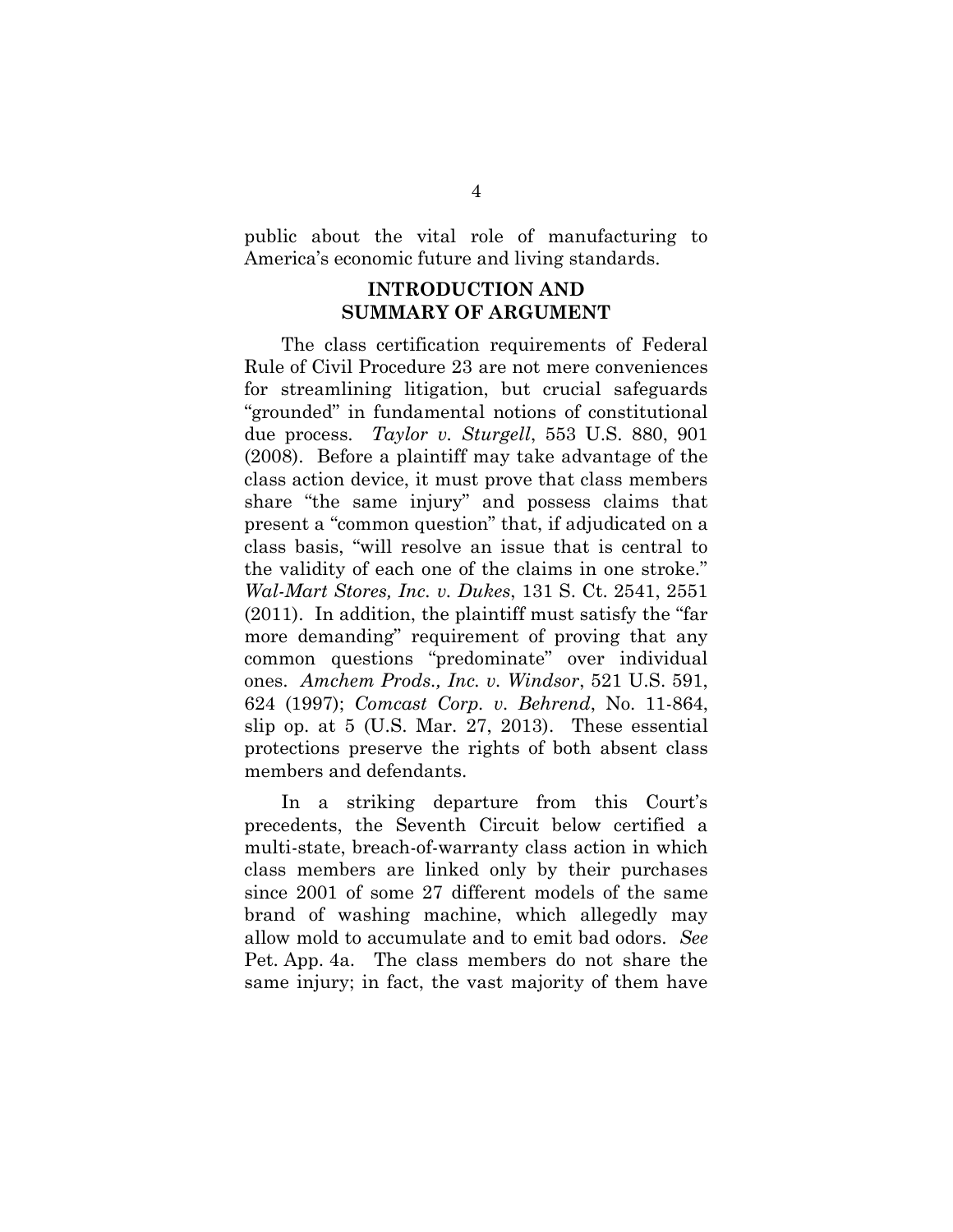suffered no injury at all. In addition, as the lower court acknowledged, the different models have undergone several different design changes and whether any customer's particular machine is defective "may vary with the differences in design." *Id*.

Nonetheless, the court below brushed aside those considerations on the theory that whether the machines are defective is a common question and that a "class action is the more efficient procedure" for resolving the dispute. *Id*. According to the Seventh Circuit, even though most members of the class have not experienced any mold problems or any other injury, the class should still be certified and whether individual class members were actually harmed can be addressed at a later stage of proceedings. The court thus transformed the demanding predominance test into a malleable, less demanding "question of efficiency." *Id*.

The Seventh Circuit's expansive conception of class action procedures cannot be squared with this Court's precedents or the basic due process underpinnings of Rule 23. Efficiency is no substitute for the rigorous analysis of commonality and predominance that Rule 23 requires. Moreover, the decision below deepens an existing split in lower court authority by holding that it is appropriate to certify a consumer class action even though large numbers of the putative class have not been injured. The Seventh Circuit's decision thus effectively deems every product brand to have its own intrinsic consumer class and allows class actions to proceed whenever there is some customer somewhere that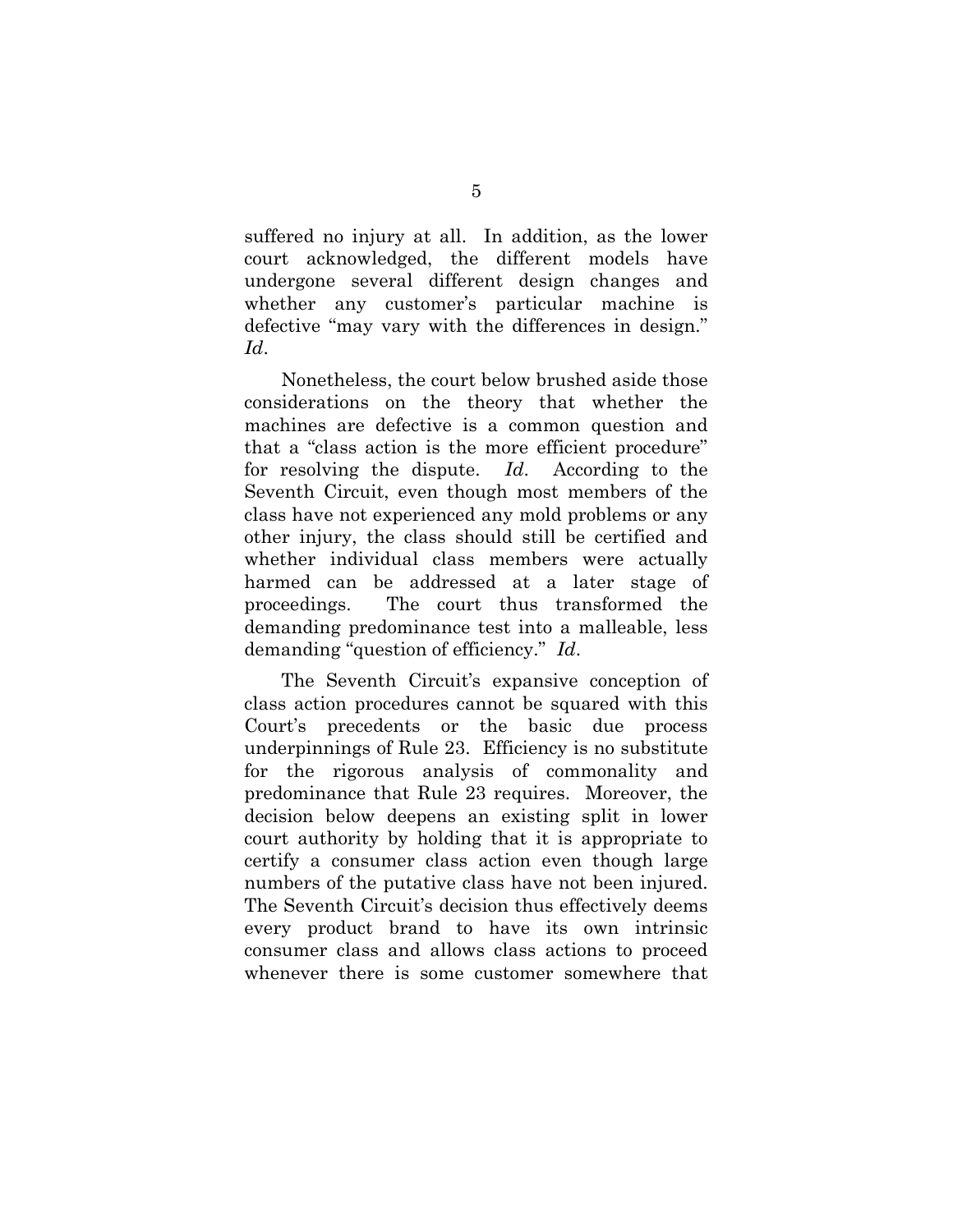can allege injury from a possible manufacturing defect. If left uncorrected, the decision threatens to greatly expand the class action exposure of merchants and manufacturers across the country. It also threatens to eviscerate Rule 23's protections as a fundamental bulwark against class action abuse and transform them into easily evaded formalities that turn on a court's gestalt judgment about the efficiency of class action litigation.

The petition thus presents an important question that has broad implications for consumers and businesses across the Nation, including *amici* and their members. Virtually all products carry manufacturer or retailer warranties and few, if any, are ever complaint free. For years, especially for businesses serving large and diverse customer bases, the warranty system has provided a fair (and efficient) mechanism for resolving customer complaints when a product does not function as expected. The system works well. There is no need to supplement it by loosening certification requirements and aggregating claims of customers who have suffered no injury into sprawling class actions. That would expose businesses to costly class action litigation based on the mere dissatisfaction of a small fraction of a product's buyers — an especially troubling specter given the increasing frequency of consumer class-action filings and the relative inability of any manufacturer, no matter where it is located, to curtail its exposure to them.

The decision below thus presents an important opportunity for the Court to reaffirm its earlier precedents, clarify the due process considerations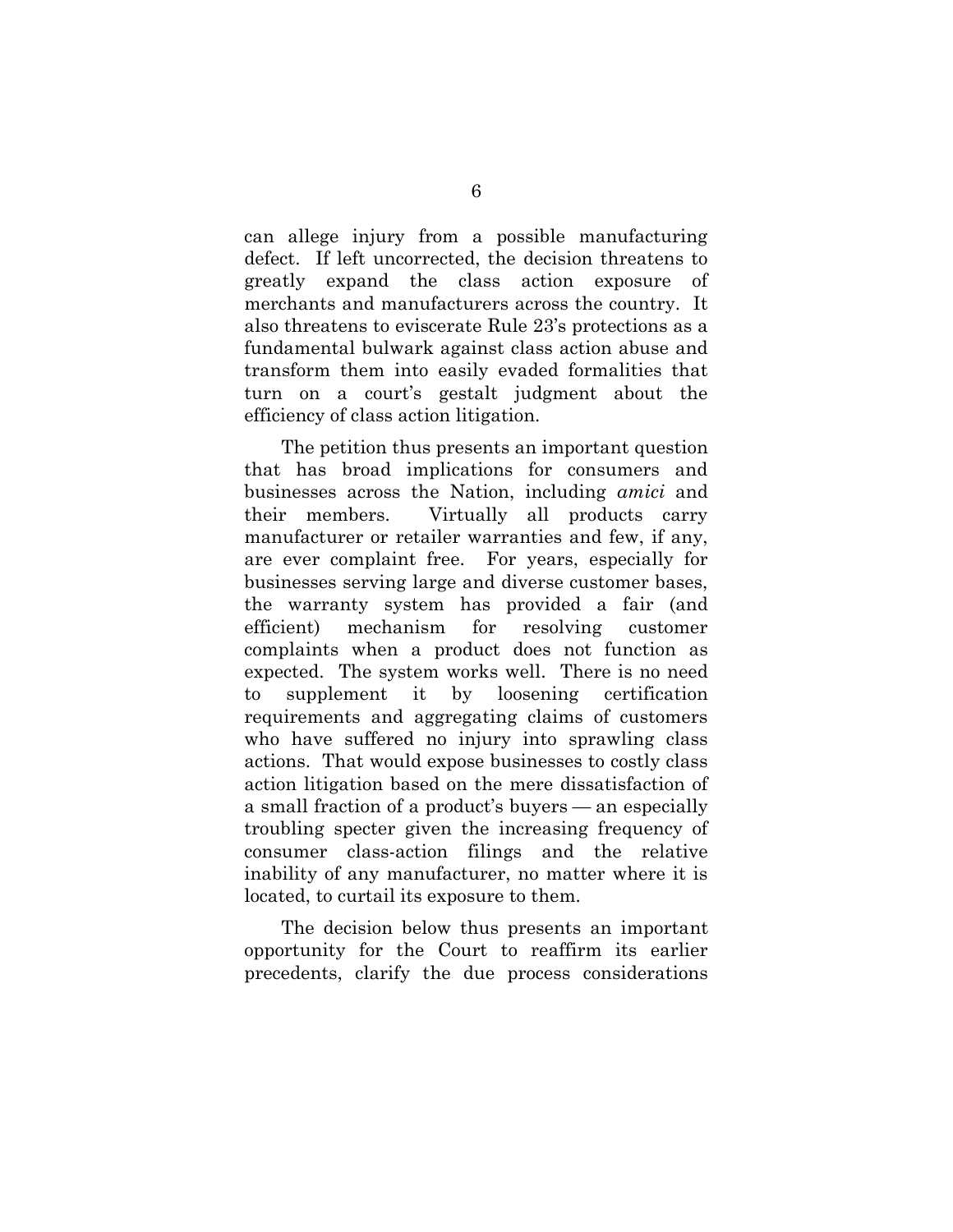behind Rule 23's predominance requirement, and resolve confusion among the lower courts on an important issue of products-liability law. It also presents a good opportunity for the Court to control class action abuse and to address questions of great practical importance to consumers and the broader business community. It has been more than 15 years since this Court last considered issues concerning the proliferation of class actions in the product liability context. *See Amchem*, 521 U.S. at 598. It is time again for this Court to provide much-needed guidance in this important area of law. The Court should grant review.

### **REASONS FOR GRANTING THE PETITION**

The Court should grant the petition to correct the Seventh Circuit's unwise and unwarranted expansion of federal class action procedures. The decision below directly conflicts with this Court's precedents and, instead of conducting the rigorous analysis that Rule 23 requires, creates a new "efficiency" test for determining when common issues in a proposed class action predominate over individual ones. It deepens an existing split in lower court authority on an important, recurring question of federal class action law. And the decision, if not corrected, poses grave threats to businesses and consumers by encouraging class action abuse and authorizing class actions even in circumstances where consumers have suffered no cognizable injury.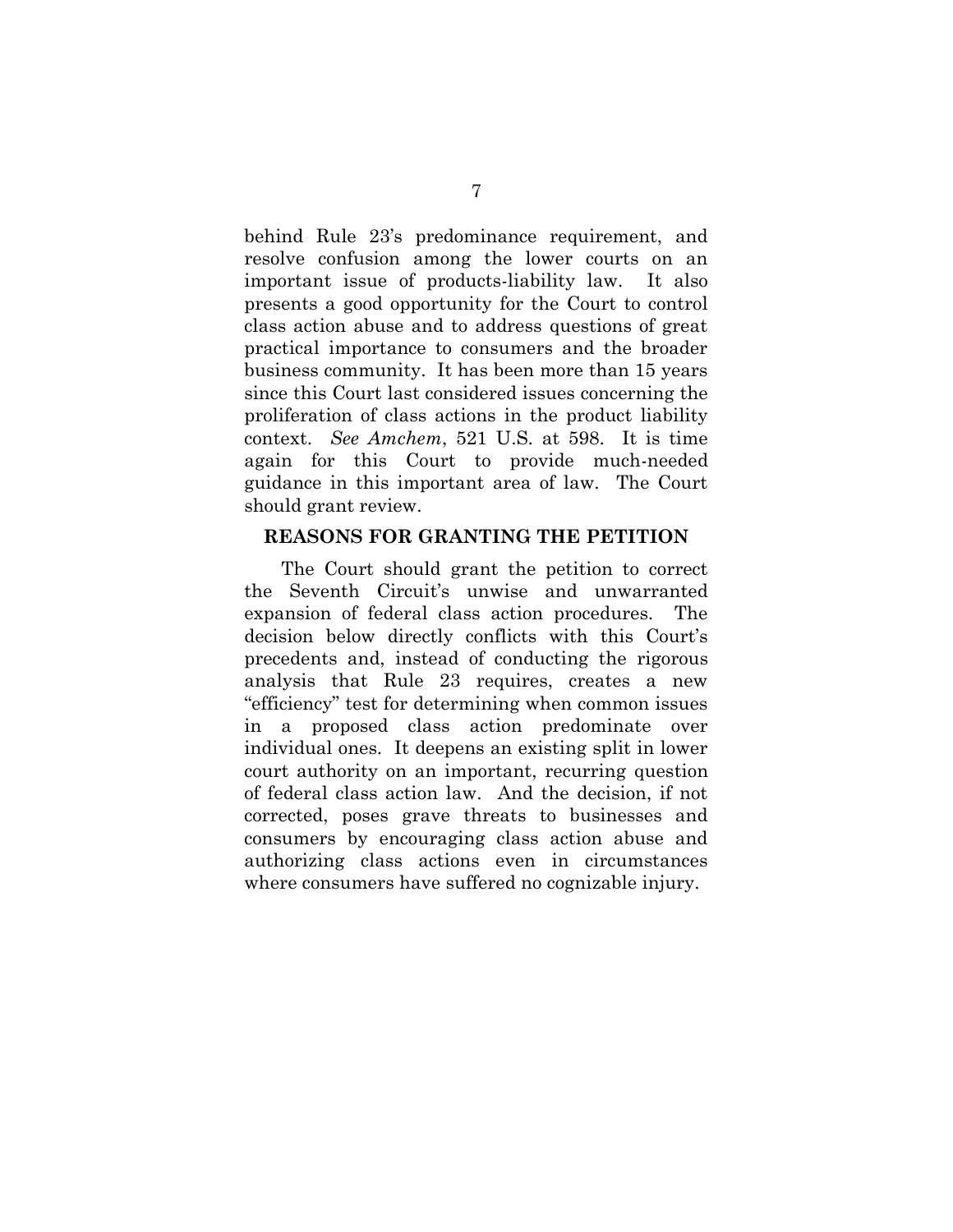## **I. The Decision Below Directly Conflicts With This Court's Controlling Authorities.**

Rule 23's class action prerequisites are not designed only for the litigating convenience of court and counsel. Instead, as this Court has long recognized, Rule 23's essential requirements protect the rights of both absent class members and defendants, ensuring that the procedures for aggregating claims and streamlining litigation are employed fairly and only in appropriate circumstances. *See Taylor v. Sturgell*, 553 U.S. 880, 901 (2008) (Rule 23's "procedural protections" are "grounded in due process"); *see also Unger v. Amedisys Inc.*, 401 F.3d 316, 320–21 (5th Cir. 2005) (there are "important due process concerns of both plaintiffs and defendants inherent in the certification decision"). As this Court has noted, aggregation of individual claims for joint resolution endangers the right of absent class members to press their distinct interests and undermines the right of defendants "to present every available defense." *Philip Morris USA v. Williams*, 549 U.S. 346, 353 (2007) (quoting *Lindsey v. Normet*, 405 U.S. 56, 66 (1972)). Class actions under Rule 23 are therefore "an exception to the usual rule that litigation is conducted by and on behalf of the individual named parties only." *Califano v. Yamasaki*, 442 U.S. 682, 700–01 (1979).

No aspect of Rule 23 has tested the due process dimensions of class actions more than section 23(b)(3), the "most adventuresome" class certification provision. *Amchem Prods., Inc. v. Windsor*, 521 U.S. 591, 614 (1997). The drafters of that provision "were aware that they were breaking new ground and that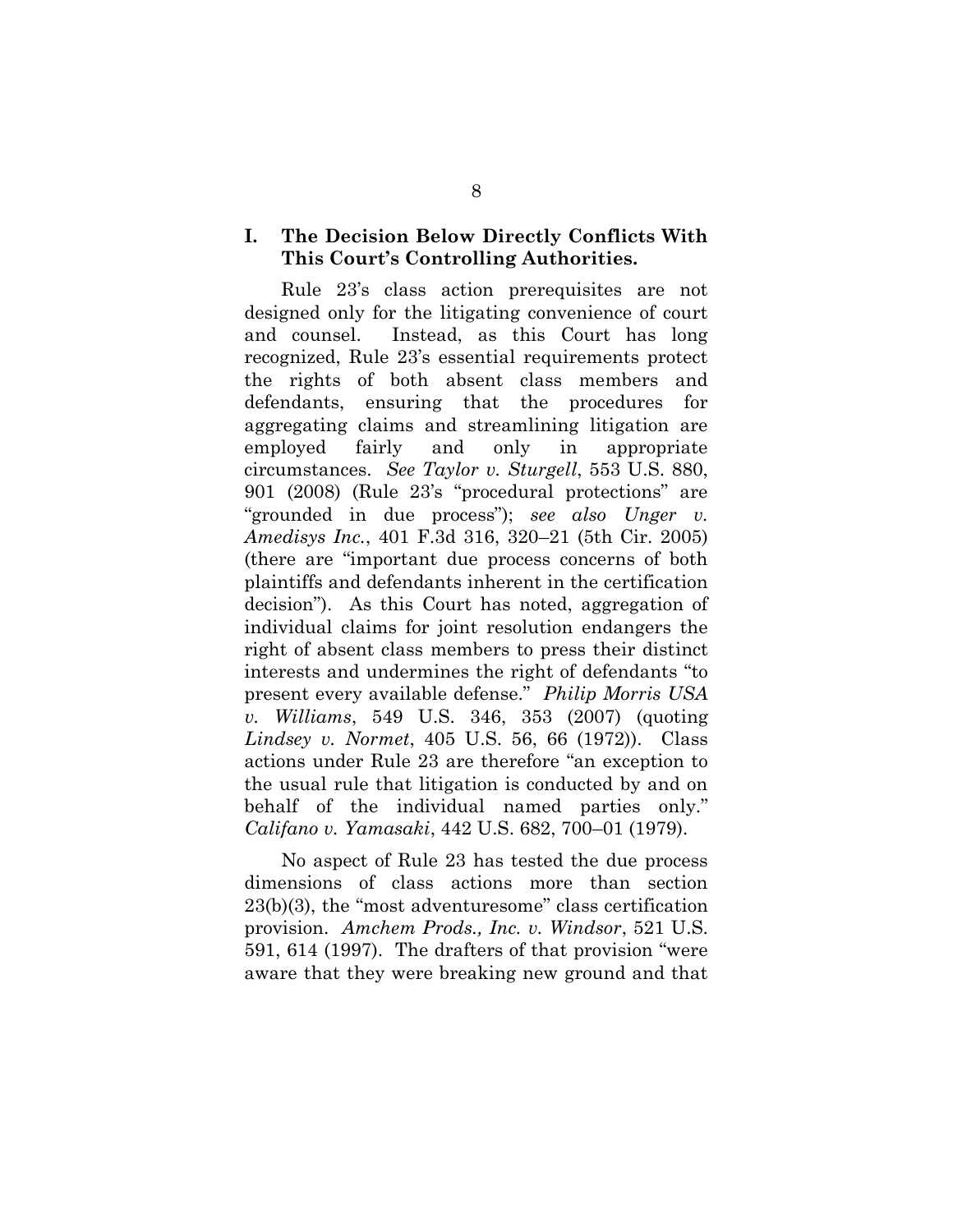those effects might be substantial." Stephen B. Burbank, *The Class Action Fairness Act of 2005 in Historical Context: A Preliminary View*, 156 U. Pa. L. Rev. 1439, 1487 (2008). Rule 23(b)(3) thus contains special "procedural safeguards," including the requirement that courts take a "close look" to ensure that common issues predominate over individual ones. *Comcast Corp. v. Behrend*, No. 11-864, slip op. at 6 (U.S. Mar. 27, 2013). The drafters added those essential protections to avoid having "their new experiment ... open the floodgates to an unanticipated volume of litigation in class form." John C. Coffee, Jr., *Class Action Accountability: Reconciling Exit, Voice, and Loyalty in Representative Litigation*, 100 Colum. L. Rev. 370, 401–02 (2000).

The predominance requirement works in tandem with Rule 23(a)'s commonality requirement to ensure that, at a minimum, "proposed classes are sufficiently cohesive to warrant adjudication by representation." *Amchem*, 521 U.S. at 623. That means that "a class representative must be part of the class and 'possess the same interest and suffer the same injury' as the class members." *East Tex. Motor Freight Sys., Inc. v. Rodriguez*, 431 U.S. 395, 403 (1977) (citation omitted). It also means that a "shared experience," without more, does not justify class certification. *Amchem*, 521 U.S. at 624.

As this Court recently reaffirmed, plaintiffs must "affirmatively demonstrate" their compliance with Rule 23's requirements to be entitled to litigate their claims in a class action. *Wal-Mart Stores, Inc. v. Dukes*, 131 S. Ct. 2541, 2551 (2011). It is not enough merely to plead "a violation of the same provision of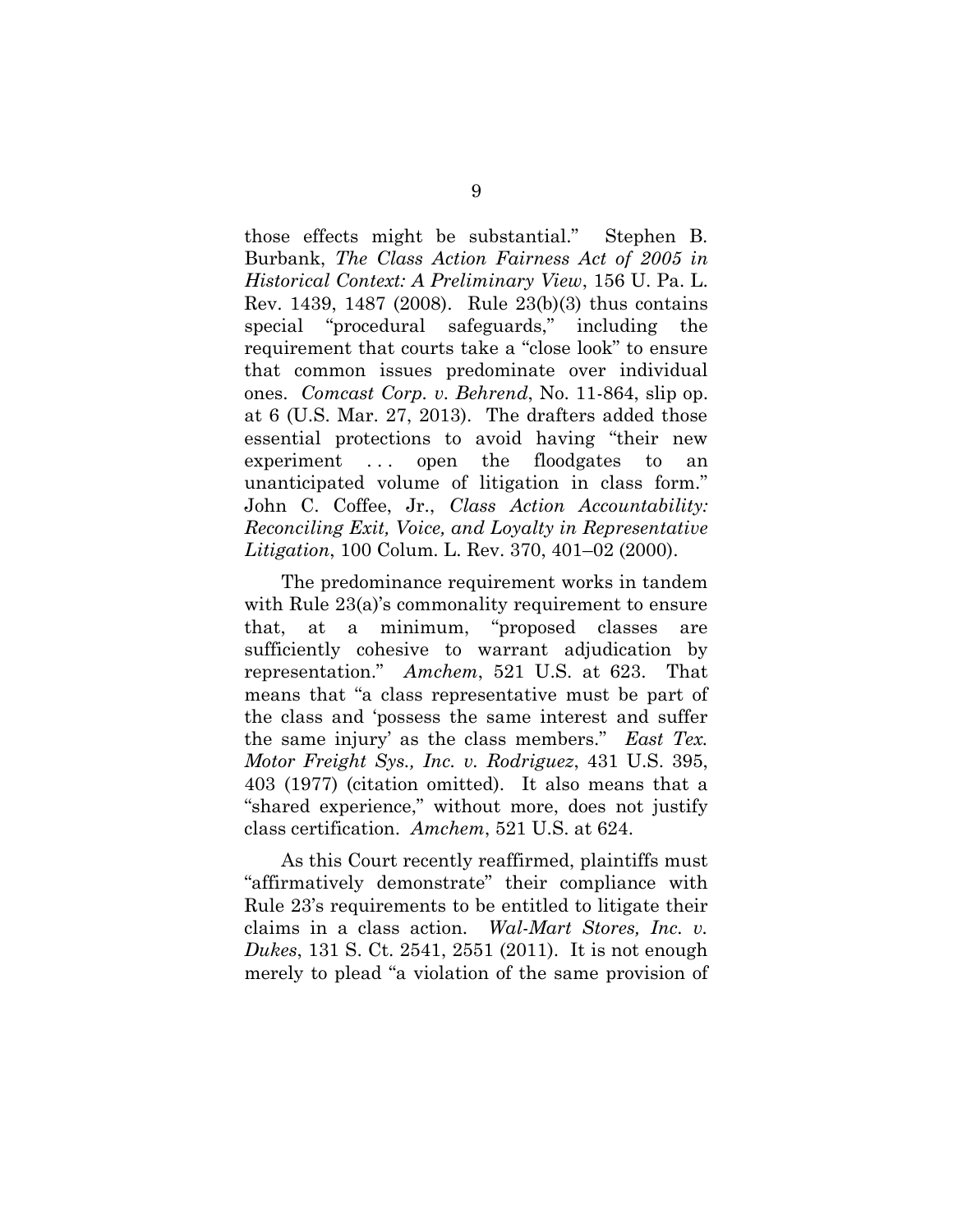law" and label it a common question, for any "competently crafted class complaint literally raises common questions." *Id.* (internal quotation marks and citation omitted). Instead, class litigation must generate common answers to common questions and resolve the ultimate validity of individual claims "in one stroke." *Id.* Equally important, the common questions must *predominate* over individual ones, which is a "demanding" requirement. *Amchem*, 521 U.S. at 624. Predominance "call[s] for caution when . . . disparities among class members [are] great." *Id.* at 623–25. Dissimilarities within the proposed class may defeat class certification even when some degree of commonality exists. *See* Richard A. Nagareda, *Class Certification in the Age of Aggregate Proof*, 84 N.Y.U. L. Rev. 97 (2009).

The Seventh Circuit's decision below dramatically departs from these basic principles and contravenes this Court's precedents in both letter and spirit. Instead of applying the "rigorous analysis" required under Rule 23, *Dukes*, 131 S. Ct. at 2551 (quoting *General Tel. Co. of the Sw. v. Falcon*, 457 U.S. 147, 161 (1982)), the court of appeals identified a single common question defined at a remarkably high level of generality: whether class members' washing machines are "defective in permitting mold to accumulate and generate noxious odors." Pet. App. 4a. Then, although the court acknowledged that the answer to that generalized question "may vary with the differences in design" of the 27 washing machine models sold since 2001 to different customers in different states, *id*., it did not pause to consider the individualized issues that would need to be tried. Instead, it simply concluded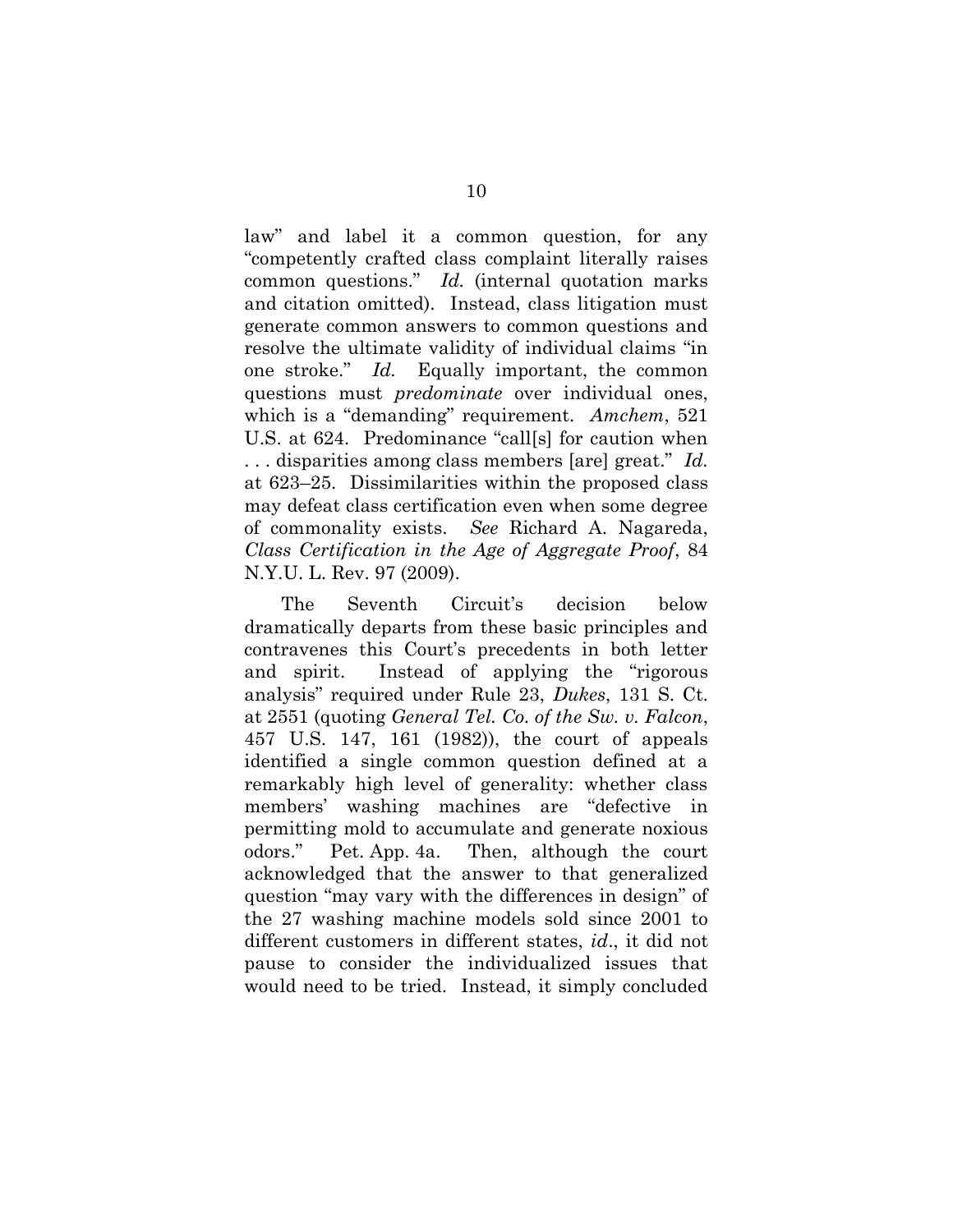that the common question predominated for one reason — it would be "efficient" to resolve that question on a class basis. *Id.*

The lower court's approach eviscerates Rule 23's essential prerequisites. As this Court explained in *Dukes*, alleging that class members "have all suffered a violation of the same provision of law" does not satisfy the commonality requirement. 131 S. Ct. at 2551. Defining the common issues at that level of abstraction renders Rule 23's protections meaningless, which is precisely why courts are supposed to dig deeper and consider both "the elements of the underlying cause of action" and the proof needed to establish each element. *See Erica P. John Fund, Inc. v. Halliburton*, 131 S. Ct. 2179, 2184 (2011). That is also why the rigorous analysis required under Rule 23 will often "entail some overlap with the merits of the plaintiff's underlying claim." *Dukes*, 131 S. Ct. at 2551. As the Court has explained, "[t]hat cannot be helped" because "the class determination generally involves considerations that are enmeshed in the factual and legal issues comprising the plaintiff's cause of action.'" *Id*. at 2551–52 (citation omitted).

Nor are vague notions of "efficiency" any substitute for an exacting application of Rule 23's commonality and predominance requirements. In the class-certification context, efficiency is a byproduct of satisfying Rule 23's requirements; it is not an end in itself. In fact, efficiency and fairness are often at odds with one another — a coin flip is the essence of efficiency and the antithesis of fairness. But due process, Rule 23, and this Court's precedents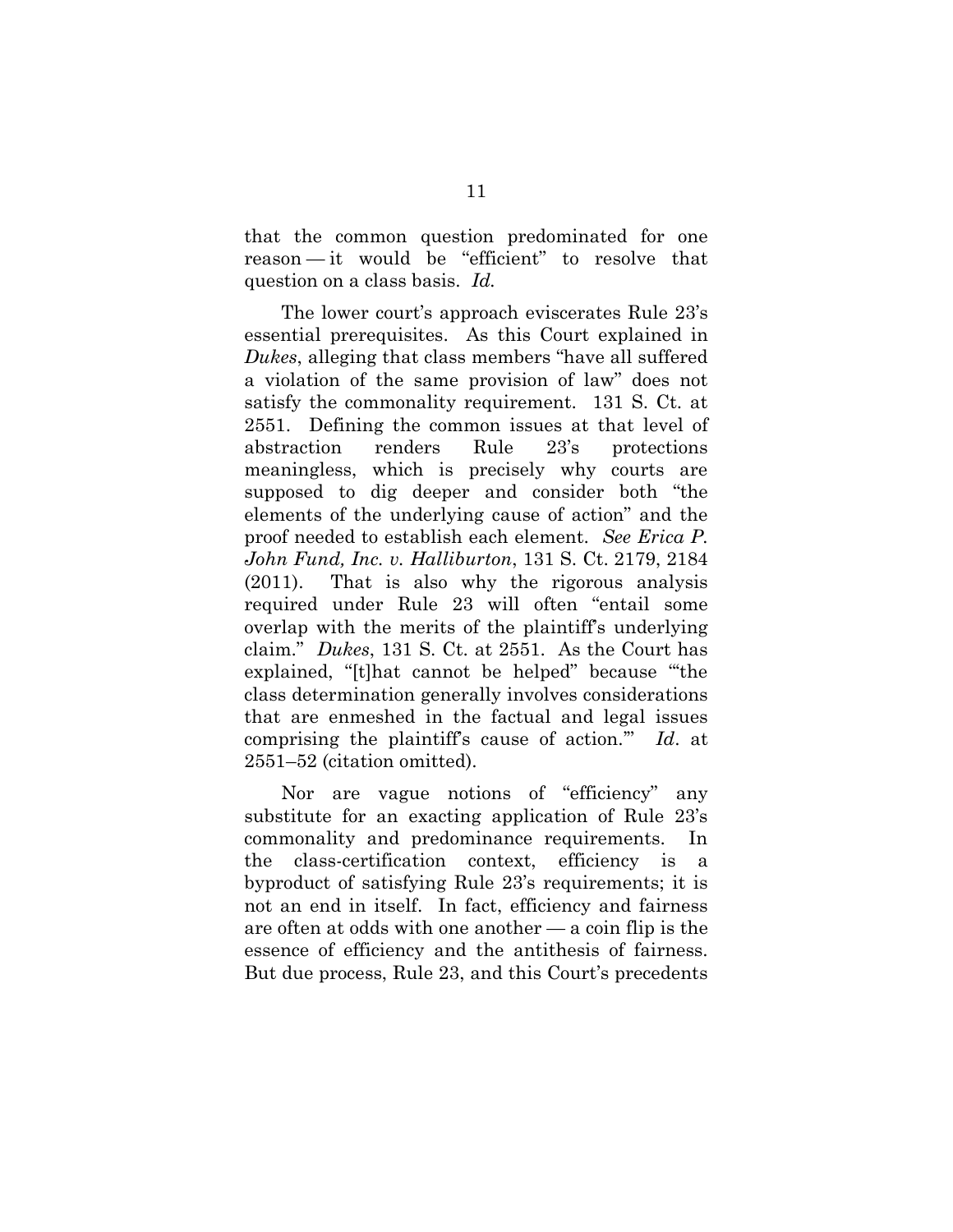all require that when a proposed class action could sacrifice "procedural fairness," the case must be litigated on an individual basis regardless of any efficiency considerations. *Amchem*, 521 U.S. at 615; *see also Comcast*, slip op. at 8 (holding that predominance requirement was not satisfied by applying an arbitrary, speculative damages methodology, even though it would have been efficient to do so). Class certification is appropriate only when class adjudication can be conducted both "fairly and efficiently." *Amgen, Inc. v. Conn. Ret. Plans & Trust Funds*, 133 S. Ct. 1184, 1191 (2013); *see also In re Bridgestone/Firestone, Inc.*, 288 F.3d 1012, 1020 (7th Cir. 2002) (Easterbrook, J.) ("[e]fficiency is a vital goal in any legal system," but it must be rejected when it "suppresses information that is vital to accurate resolution").

This case illustrates the shortcomings of the Seventh Circuit's new efficiency test. The petitioner's defenses in this sprawling class action undoubtedly turn on individualized considerations. *See* Pet. 7–9. Class members purchased different models of washing machines, constructed on different platforms, and built from different designs, some of which lessened or eliminated the alleged odor defect. Class members maintained their machines differently and placed their machines in different environments. *See id.* at 7–8. Most have not and will not suffer any injury, for most have not and will not experience any odor problems with their machines. *See id*. at 9. And the state laws applicable to their warranty defect claims vary from state to state. *See id*. at 25–26. In these circumstances, the petitioner should have been entitled to litigate its individual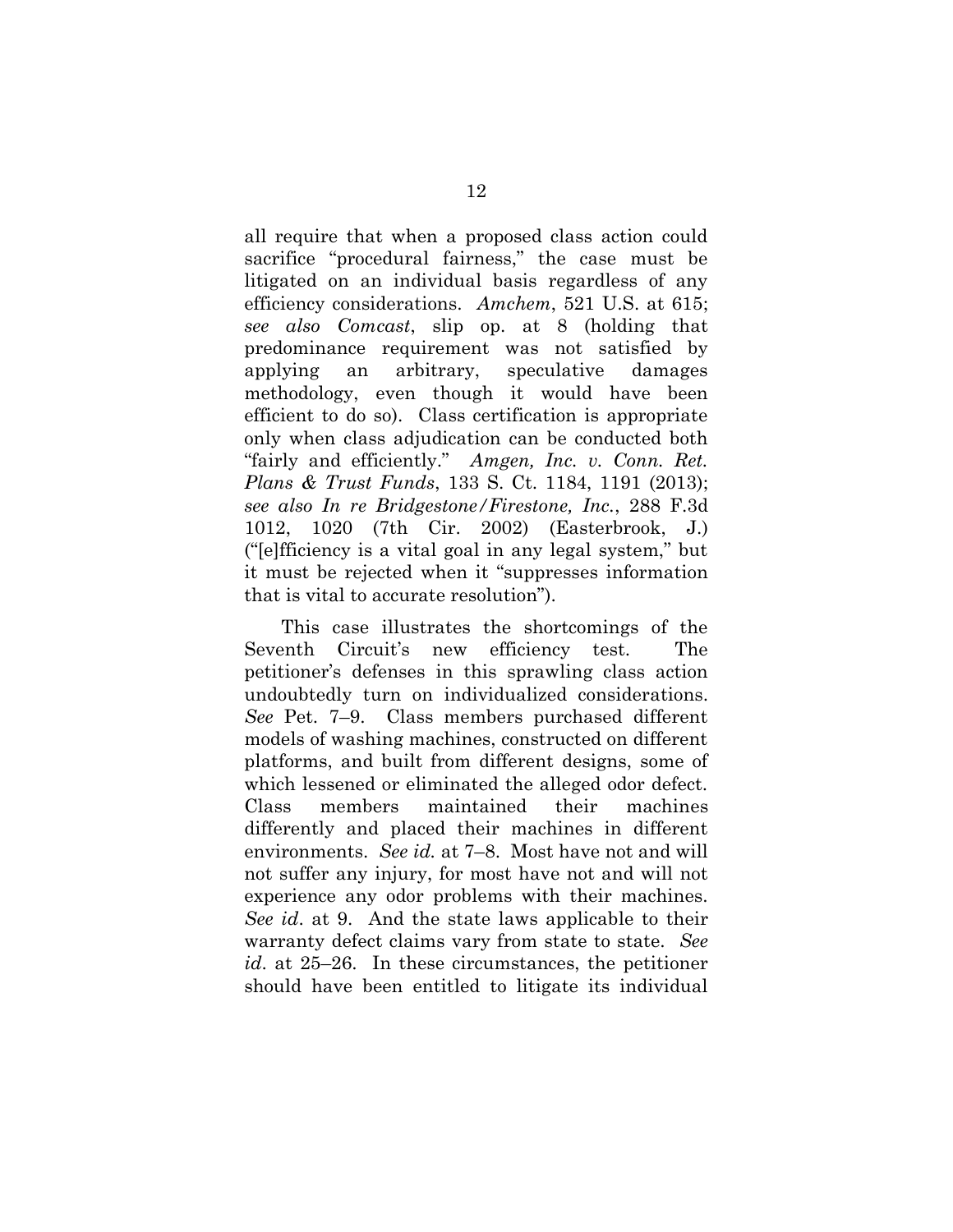defenses against each class member. *See* 28 U.S.C. § 2072(b) (prohibiting construction of the Federal Rules of Civil Procedure to "abridge, enlarge or modify any substantive right"). After all, due process requires affording a defendant "an opportunity to present every available defense." *Philip Morris*, 549 U.S. at 353.

The Seventh Circuit downplayed these concerns on the dubious theory that the trial court could sort out individual factual differences after liability is established, either by creating sub-classes or by making individual damages determinations. *See* Pet. App. 4a–6a; *see also id.* at 7a. But that "certify now, worry later" approach is flatly inconsistent with the rigorous analysis Rule 23 requires. *See Comcast*, slip op. at 8.

In fact, the Seventh Circuit's approach "would reduce Rule 23(b)(3)'s predominance requirement to a nullity." *Id.* Among other things, it would effectively force a defendant to reserve its defenses to liability until *post-liability* proceedings. Delaying individualized determinations until a later litigation phase would not make those determinations any less individualized or predominant. It would not even promote efficiency unless, as the court of appeals speculated, the defendant agrees to forgo its defenses completely and consents to a schedule of damages. *See* Pet. App. 4a–5a. Due process does not permit courts to force defendants into making that trade-off, regardless of any "efficiency" gains.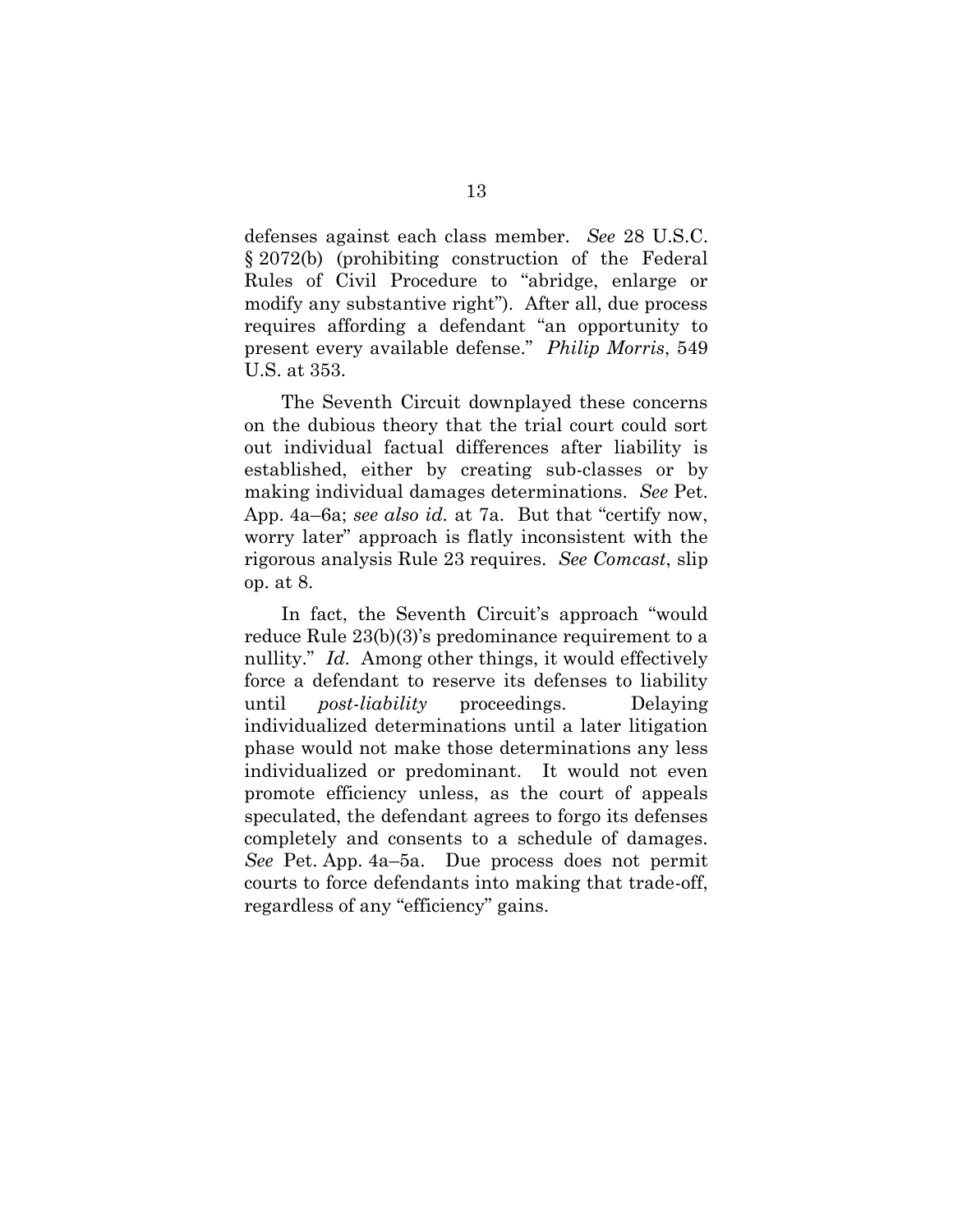# **II. The Decision Below Deepens An Existing Split In Authority Among The Lower Courts.**

The Court should also grant review because the decision below adds to growing confusion and conflict among the lower courts on an important, recurring issue of federal class action procedure. In particular, certain lower courts, in sharp conflict with others, have assumed away the need for plaintiffs to prove that class members "suffered the same injury," *Dukes*, 131 S. Ct. at 2551, by couching threshold liability issues as mere damages issues to be resolved at a later stage of proceedings.

As the petition explains, there is a clear division in the circuits over the proper approach to analyzing class actions when the proposed class includes customers who have not suffered any injury. *See* Pet. 24–29. In conflict with courts in the Second, Third, Fifth, Eighth, and Eleventh Circuits, courts in the Sixth and Ninth Circuits, and now the Seventh Circuit, have held that a "product can be the subject of a successful suit for breach of warranty even if the [alleged] defect has not yet caused any harm." Pet. App. 5a; *see also, e.g.*, *Wolin v. Jaguar Land Rover N. Am., LLC*, 617 F.3d 1168, 1173 (9th Cir. 2010); *Daffin v. Ford Motor Co.*, 458 F.3d 549, 554 (6th Cir. 2006). The theory is that if a defendant sold a defective product to one customer, it has effectively deceived all of its customers by representing that its products lack any defects. *See In re Whirlpool Corp. Front-Loading Washer Prods. Liab. Litig.*, 678 F.3d 409, 420 (6th Cir. 2012); *Stearns v. Ticketmaster*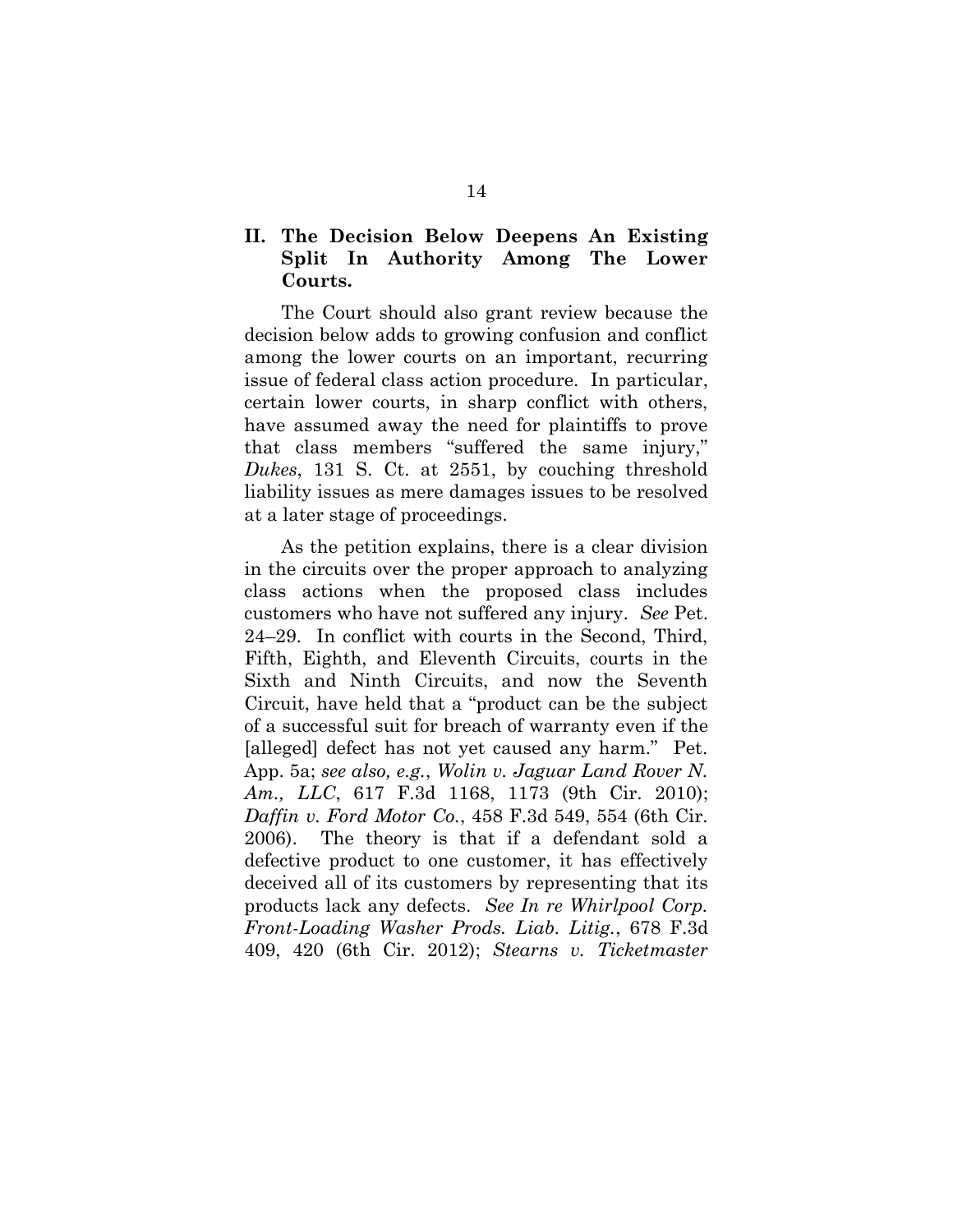## *Corp.*, 655 F.3d 1013 (9th Cir. 2011); *Pella Corp. v. Saltzman*, 606 F.3d 391, 395 (7th Cir. 2010).

The Seventh Circuit thus effectively assumed that class members were injured even though many have not experienced any defect or suffered any actual damage. In doing so, the Seventh Circuit analogized owning an allegedly defective washing machine to suffering from elevated blood pressure. In the Seventh Circuit's view, having "high blood pressure" that "creates harm in the form of an abnormally high risk of stroke" is the same as owning a washing machine with an alleged defect that "c[ould] precipitate a mold problem at any time." Pet. App. 5a. That analogy does not work; it only underscores the problems with the lower court's undisciplined approach. Depending on the circumstances, it may or may not be reasonable to assume that suffering from high blood pressure is itself a concrete, particularized, and redressable injury sufficient to establish an actual case or controversy. *See Monsanto Co. v. Geertson Seed Farms*, 130 S. Ct. 2743, 2752 (2010). But an owner of a washing machine does not incur concrete injury merely because a mold problem might or might not materialize at some unknown point in the future. *Cf. Clapper v. Amnesty Int'l USA*, No. 11-1025, slip op. at 2, 10–15 (U.S. Feb. 26, 2013) (even an "objectively reasonable likelihood" of "future injury" is "too speculative").Those sorts of allegations of "possible future injury" are not sufficient. *Id.* at 10 (citing *Whitmore v. Arkansas*, 495 U.S. 149, 158 (1990)). As long as the washing machine continues to operate properly, the owner has suffered no injury and is not entitled to relief.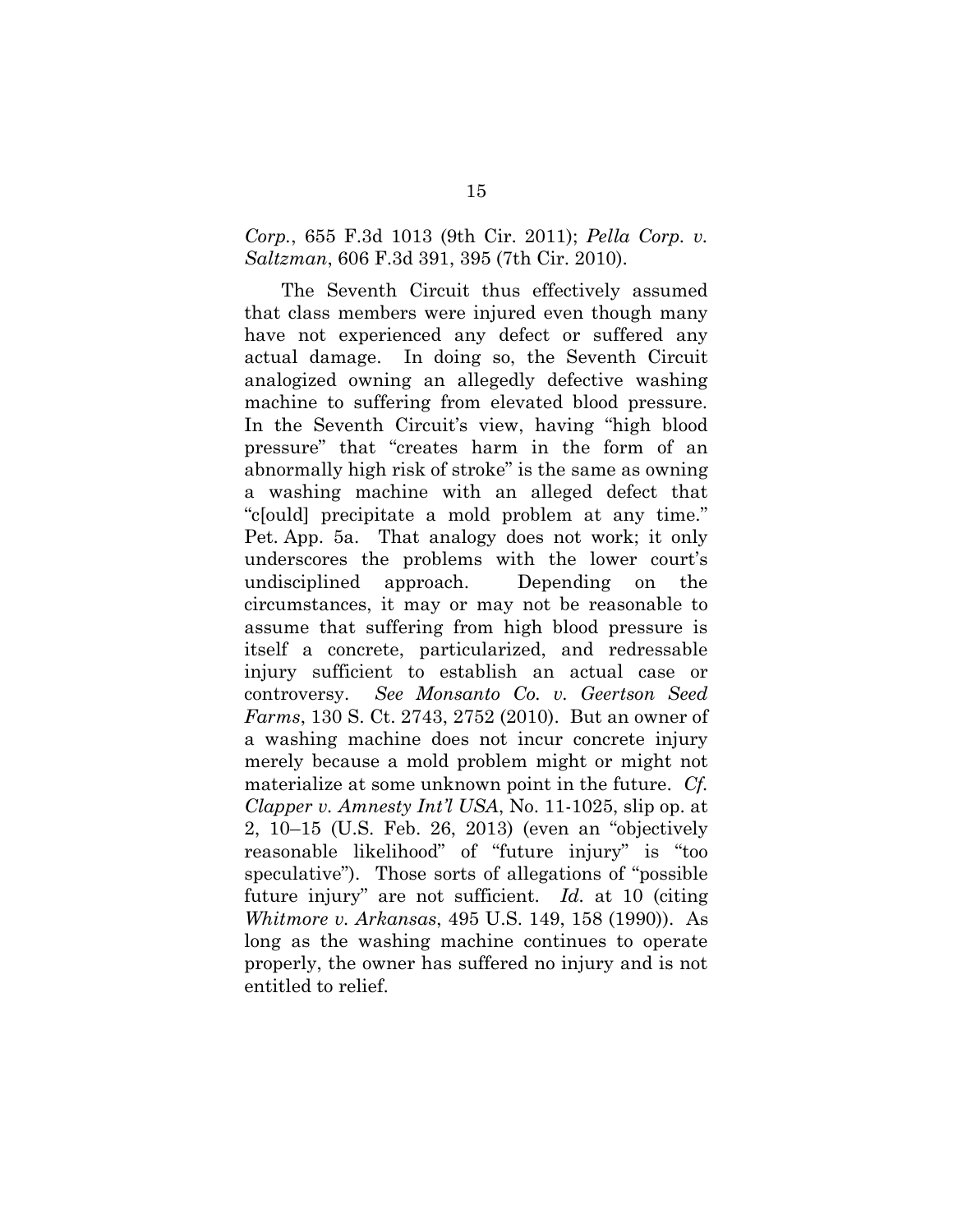The Seventh Circuit nonetheless concluded that the existence of a large number of class members who have suffered no injury is "an argument not for refusing to certify the class but for certifying it and then entering a judgment that will largely exonerate" the defendant. Pet. App. 5a. That misguided theory directly conflicts with decisions of other courts of appeals. In *McLaughlin v. American Tobacco Co.*, for example, the Second Circuit rejected that approach, noting that "proof of injury" required demonstrating that plaintiffs had suffered some amount of actual damages. 522 F.3d 215, 227 (2d Cir. 2008), *abrogated on other grounds*, *Bridge v. Phx. Bond & Indem. Co.*, 553 U.S. 639 (2008). If plaintiffs have not been harmed in any amount, questions of liability do not predominate over individualized damages issues. *Id.* at 231–32. The Third Circuit has likewise rejected the Seventh Circuit's approach, recognizing that "[p]roof of injury (whether or not an injury occurred at all) must be distinguished from calculation of damages (which determines the actual value of the injury)." *Newton v. Merrill Lynch, Pierce, Fenner & Smith, Inc.*, 259 F.3d 154, 188 (3d Cir. 2001).

In addition to this irreconcilable conflict, the Seventh Circuit's approach is also out of step with this Court's precedents. As the Court has stated time and again, to invoke a federal court's jurisdiction a plaintiff must plead and prove a "distinct and palpable" injury that is fairly traceable to the defendant's conduct, as opposed to an "abstract injury" or a "generalized grievance." *Valley Forge Christian Coll. v. Ams. United for Separation of Church & State, Inc.*, 454 U.S. 464, 475, 482–83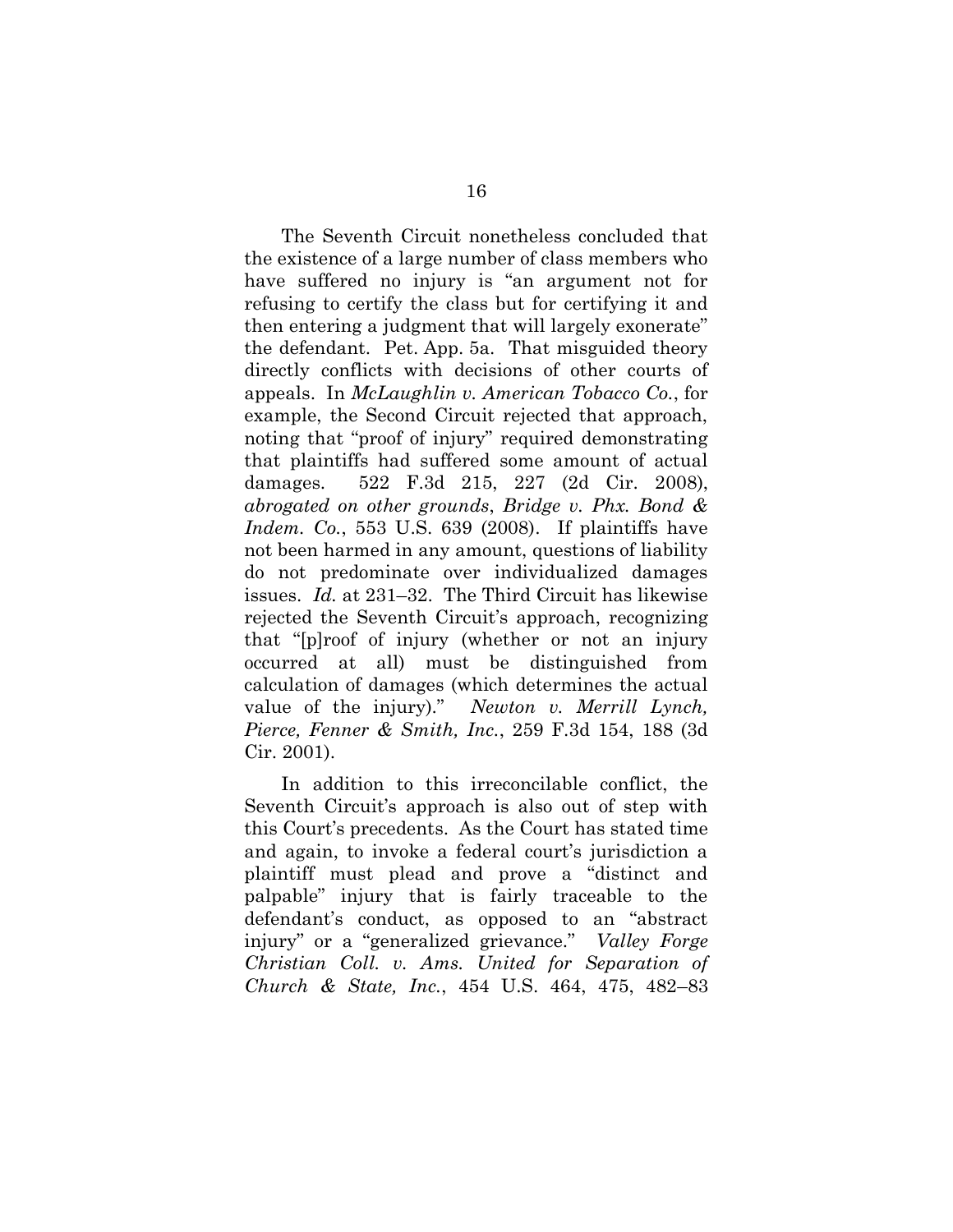(1982); *see also Comcast*, slip op. at 10 (rejecting a "methodology that identifies damages that are not the result of the wrong"); *Clapper*, slip op. at 2, 10–11 (threatened injury must be "certainly impending"). Certifying classes primarily composed of uninjured parties improperly turns Rule 23 into a substantive provision granting remedies to parties whose rights have not been violated. *Cf.* 28 U.S.C. § 2072(b). Rule 23 is a procedural device for aggregating *actual* claims, not a substantive font of claims that would not otherwise exist. *See Shady Grove Orthopedic Ass'n, P.A. v. Allstate Ins. Co.*, 130 S. Ct. 1431, 1443 (2010) (plurality opinion). Rule 23 should not be transformed into a substantive device for inventing litigation based on hypothetical, future harms.

## **III. The Questions Presented Are Exceptionally Important.**

Apart from correcting the Seventh Circuit's improper departures from precedent and resolving the yawning divide among lower court decisions, this Court's review would also bring much-needed discipline to products-liability cases by curtailing ongoing abuse of class action procedures. Class action filings in federal courts have nearly doubled in recent times. *See* Emery G. Lee III & Thomas E. Willging, *The Impact of the Class Action Fairness Act of 2005 on the Federal Courts* 3 (Fed. Judicial Ctr. 2008). That explosive growth, combined with the lax approach to Rule 23's essential prerequisites embodied in the decision below (and in other recent decisions), threatens to expose merchants, manufacturers, and other businesses to frequent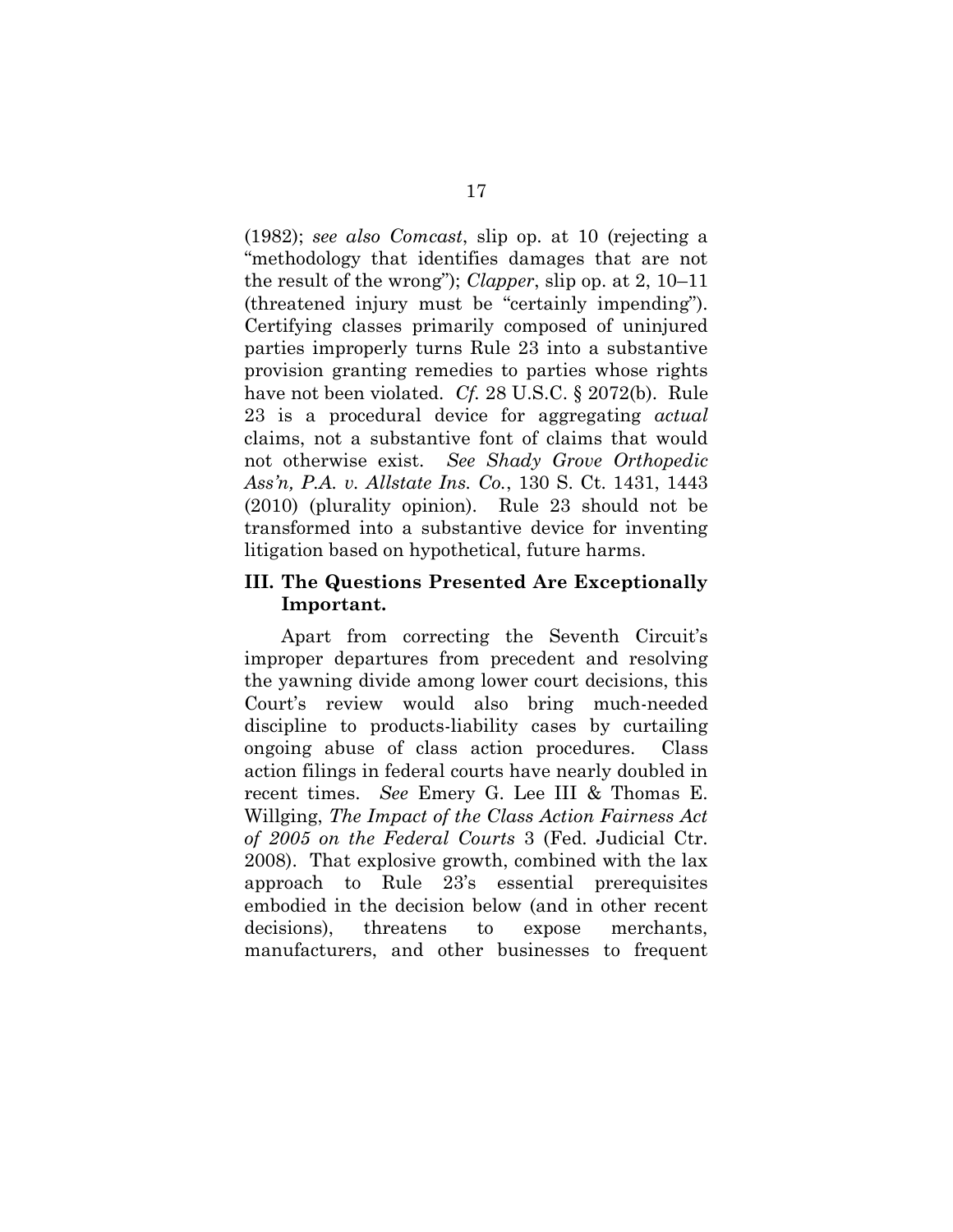litigation involving sprawling but loosely connected classes.

The lower court's efficiency *über alles* approach is especially alarming. A narrow focus on efficiency rewards plaintiffs for characterizing a generic grievance as a "common question." Broad, abstract questions tend to be inclusive and superficially common, while sweeping in huge numbers of class members. It is difficult to imagine a case in which a single adjudication would not be more efficient than tens or hundreds of thousands of individual trials. In other words, efficiency unleavened by fairness encourages exactly what this Court has forbidden: large, diverse classes that do not present truly common issues. *See Dukes*, 131 S. Ct. at 2551.

That puts sprawling, unwieldy classes on the fast-track to class certification, with acute consequences in the products-liability arena. Under the lower court's reasoning, a customer with a grievance may sue for breach of warranty on behalf of *everyone* who has purchased a product, regardless of customers' individual experiences. The prospect is daunting. Virtually all manufacturers and retailers provide warranties for their products, and virtually all products engender a small percentage of customer complaints. But that is precisely the reason the existing warranty system has worked well. By providing warranties, manufacturers are able to deal with the inevitable problems that arise when selling products to a large, diverse base of customers and in contexts where attempting to eliminate *all* potential defects is impracticable.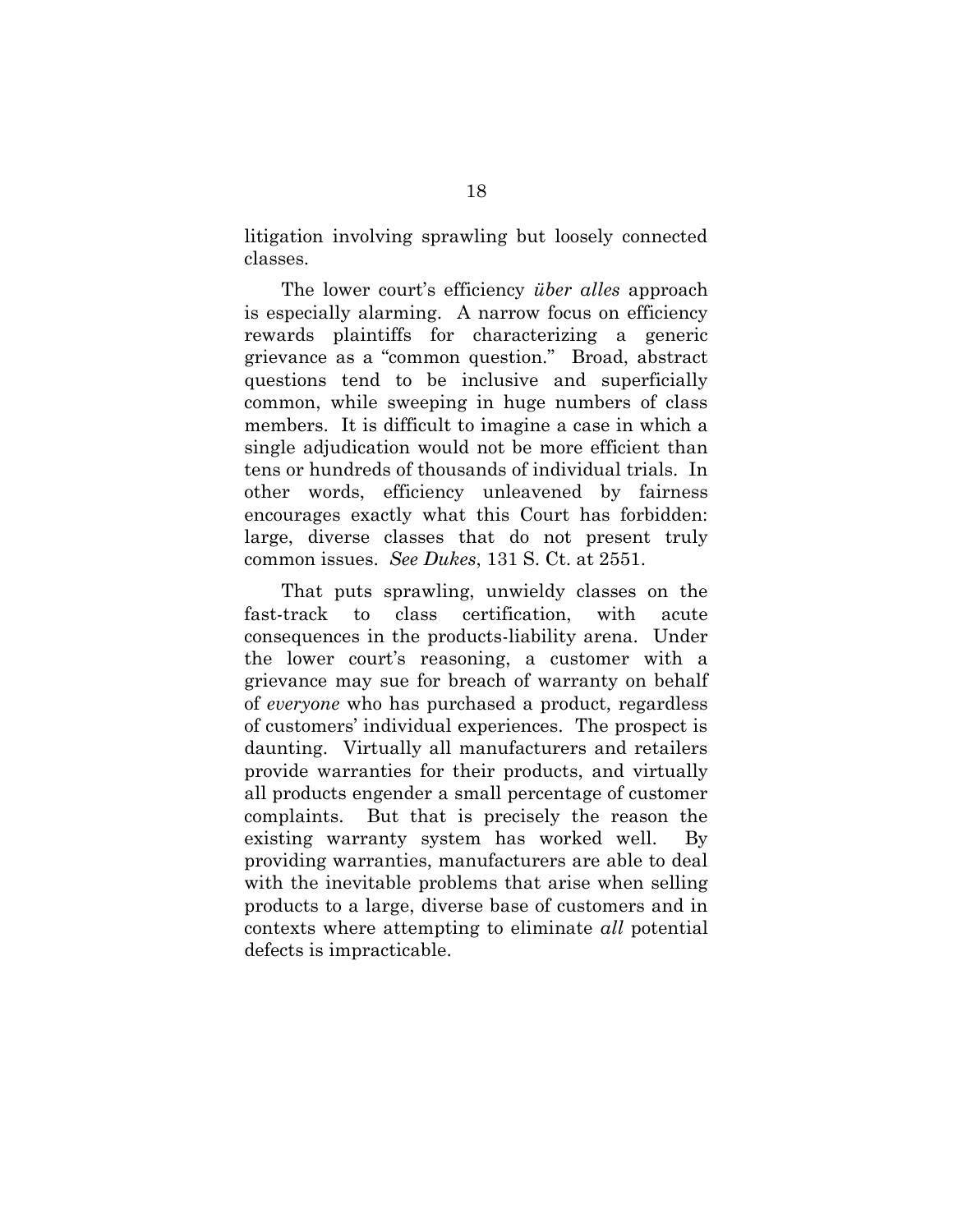In contrast, the approach espoused below imposes a costly overlay of easy-to-satisfy class action requirements that "can be employed abusively to impose substantial costs on companies and individuals whose conduct conforms to the law." *Cf. Tellabs, Inc. v. Makor Issues & Rights, Ltd*., 551 U.S. 308, 313 (2007). If left uncorrected, the Seventh Circuit's decision will mean that every potential glitch becomes a massive class-action-in-waiting. And for small businesses, every product sold may become a bet-the-company proposition.

By easing the path to certification, the Seventh Circuit's efficiency test also prejudices the outcome. Although nominally a threshold question, "[w]ith vanishingly rare exception[s], class certification sets the litigation on a path toward resolution by way of settlement, not full-fledged testing of the plaintiffs' case by trial." Nagareda, 84 N.Y.U. L. Rev. at 99; *see also* Barbara J. Rothstein & Thomas E. Willging, *Managing Class Action Litigation: A Pocket Guide for Judges* 9 (Fed. Judicial Ctr. 2010). In light of the costs of discovery and trial, certification unleashes "hydraulic" pressure to settle. *Newton*, 259 F.3d at 165; *see also* Frank H. Easterbrook, *Discovery as Abuse*, 69 B.U. L. Rev. 635, 639 (1989).

That pressure is generally less rooted in the merits of the plaintiffs' claims than in the economic rationality of defendants, meaning that class certification — particularly certification based on a loose application of Rule 23's essential prerequisites — dramatically increases the chances that plaintiffs with even meritless claims will earn an unwarranted payout. As this Court has recognized, "[c]ertification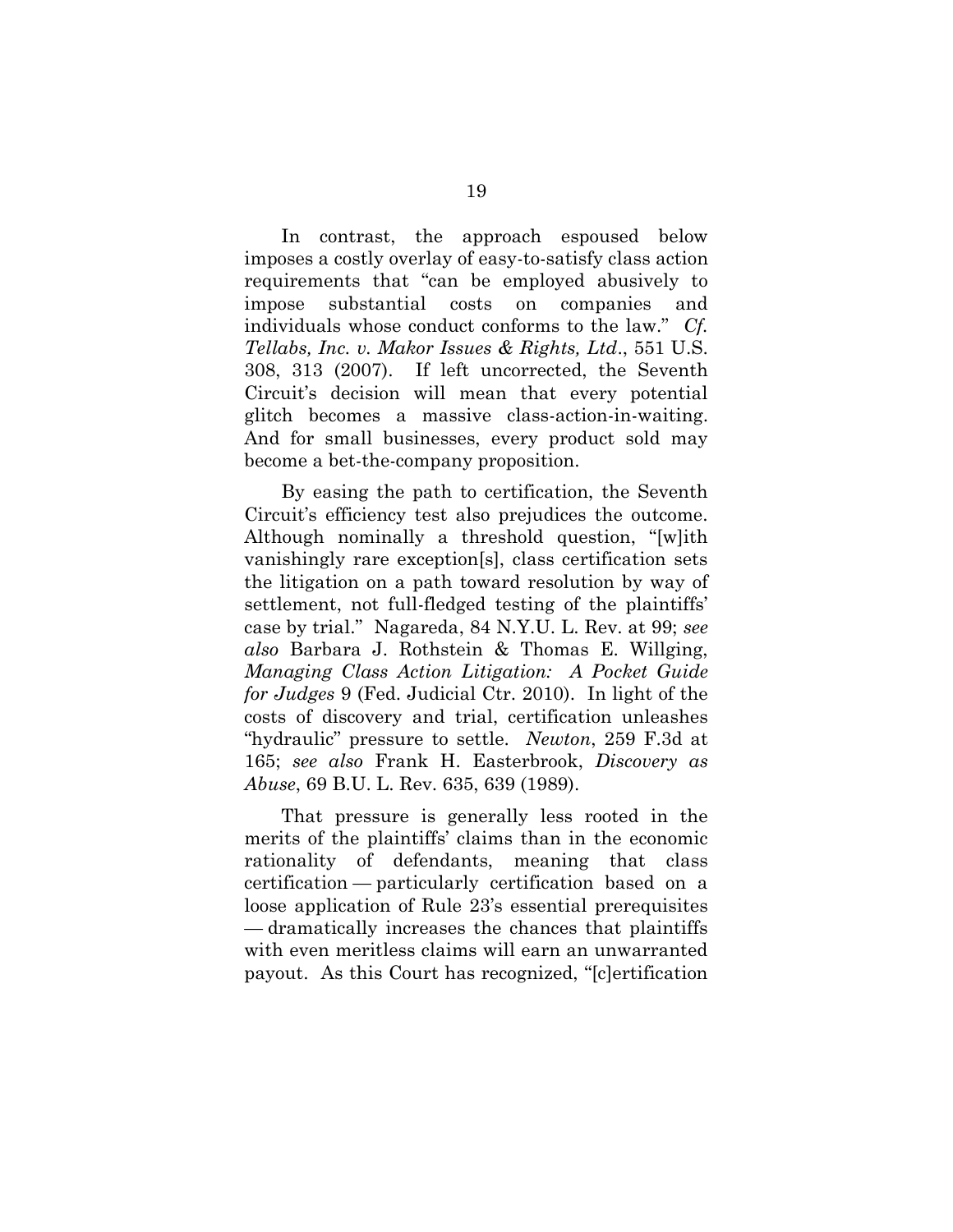of a large class may so increase the defendant's potential damages liability and litigation costs that he may find it economically prudent to settle and to abandon a meritorious defense." *Coopers & Lybrand v. Livesay*, 437 U.S. 463, 476 (1978); *see also* Fed. R. Civ. P. 23(f) advisory committee's notes, 1998 Amendments (noting defendants may "settle rather than incur the costs of defending a class action and run the risk of potentially ruinous liability").

The resulting economic distortion harms not only defendants but also consumers. Businesses have little choice but to incorporate the cost of litigation and litigation avoidance into the prices paid by their customers. *See* Joseph A. Grundfest, *Why Disimply?*, 108 Harv. L. Rev. 727, 732 (1995). Here, that would have the perverse effect of having the class itself pay for its own recovery, subject to a substantial tax in the form of attorneys' fees.

In these circumstances, the Court's intervention is warranted. This Court has frequently granted review to clarify the import and scope of the Federal Rules, and has been vigilant in ensuring that courts do not effectively negate its decisions by reading them too narrowly. *See, e.g.*, *Bell Atl. Corp. v. Twombly*, 550 U.S. 544 (2007); *Ashcroft v. Iqbal*, 556 U.S. 662, 684 (2009). In this regard, the Court has recently granted and resolved two cases raising important class certification issues. In *Amgen*, the Court approved certification of a class in the securities context that was "entirely cohesive" and would "prevail or fail in unison." 133 S. Ct. at 1191. In *Comcast*, the Court denied certification in the antitrust context because "[q]uestions of individual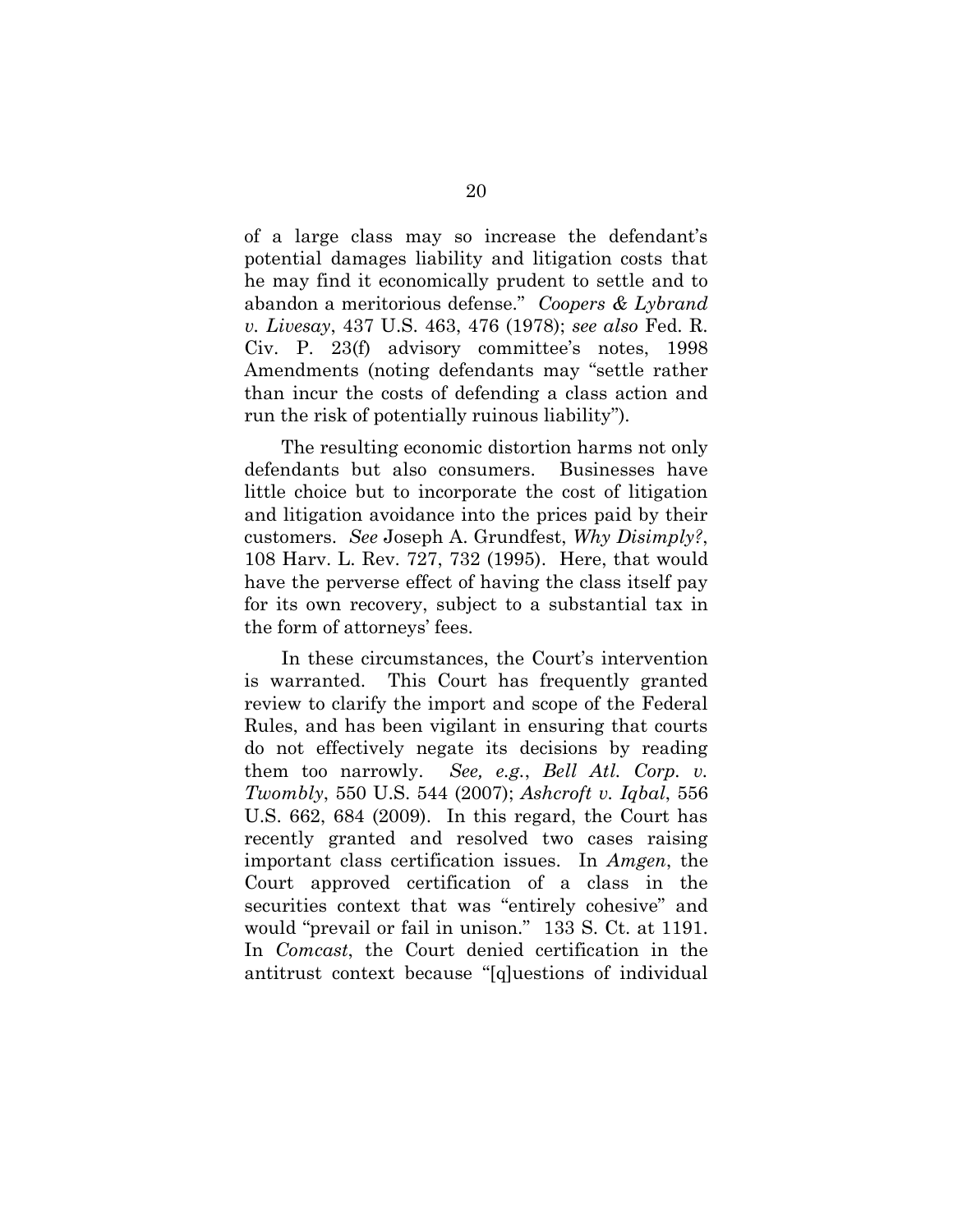damage calculations" in that case "overwhelm[ed] questions common to the class." *Comcast*, slip op. at 7. Because antitrust and securities cases may pose challenges and concerns distinct from those in product-liability cases, however, granting certiorari in this case would yield distinct benefits.

In fact, this case presents an ideal opportunity to further clarify Rule 23's predominance requirement and to resolve the considerable uncertainty surrounding consumer class actions involving alleged product defects and uninjured class members. This case is also an unusually good vehicle for addressing those issues. Although commonality and predominance are often fact-bound questions, because the court of appeals here replaced the required analysis with an "efficiency" test, the legal issues are teed up cleanly and in a posture that would facilitate the Court's review.

There can also be no doubt that granting review would have immediate benefits in a large number of cases. There are already dozens of massive class actions across the country that raise the same allegations about defective washing machines. More broadly, class actions alleging product defects have become an increasingly common and expensive area of business litigation.

These types of consumer class actions, moreover, pose a special threat to *amici*'s members. Any manufacturer that does business anywhere in the Nation may, especially in light of "permissive" rules of personal jurisdiction, face exposure to suit almost everywhere in the Nation, including the Seventh Circuit. Christopher A. Whytock, *The Evolving*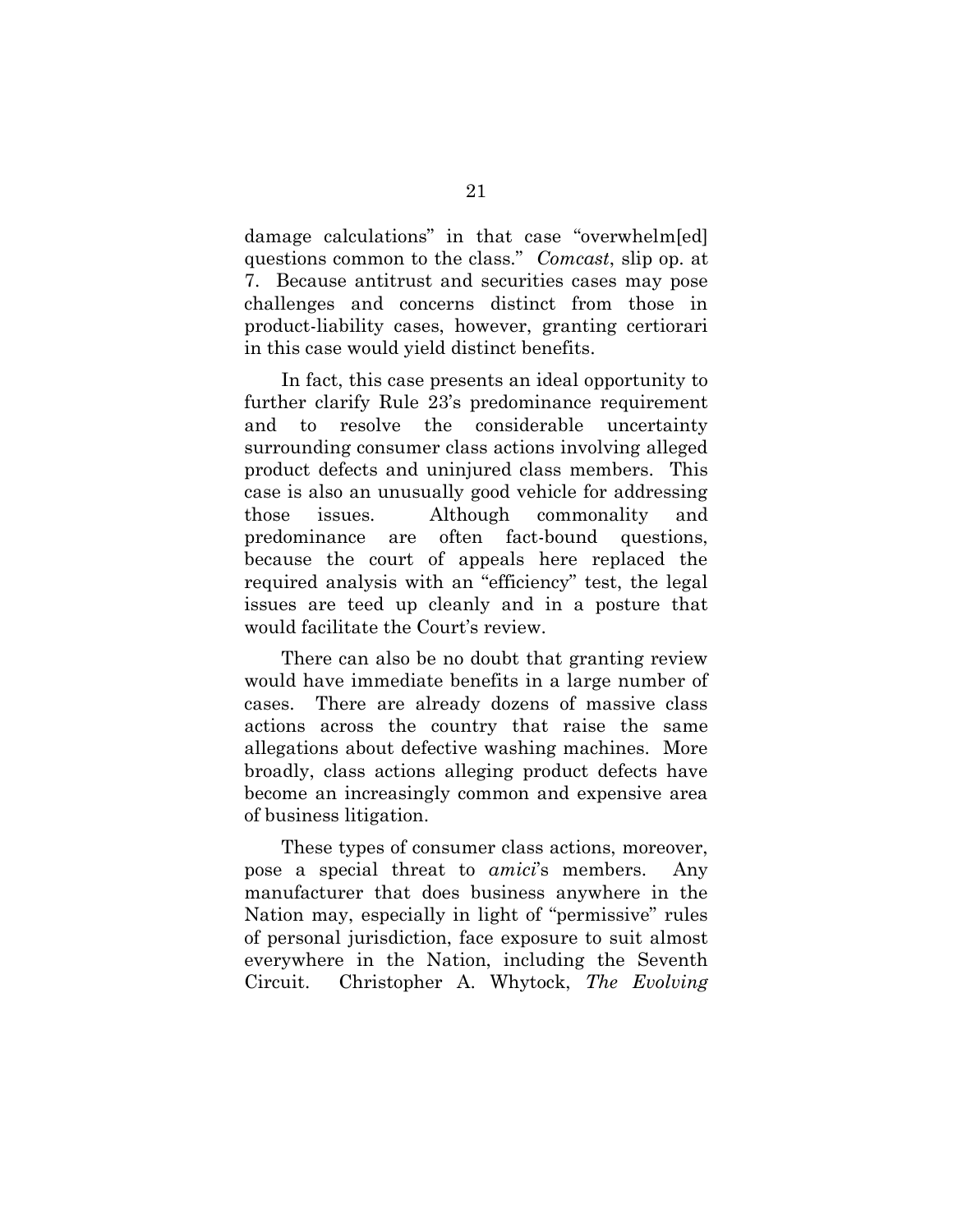*Forum Shopping System*, 96 Cornell L. Rev. 481, 483, 491–93 (2011). And any product that a manufacturer may sell on any substantial scale may give rise to one or another allegation by one or another consumer, who may then purport to enlist all other purchasers of that same product, without distinction, as fellow members of a theoretical class. These consequences are profoundly concerning to *amici* and their membership and present issues of national significance.

The lower court's unwise departures from precedent pose an undeniable and growing threat to our Nation's businesses and consumers. That threat can and should be defused by this Court.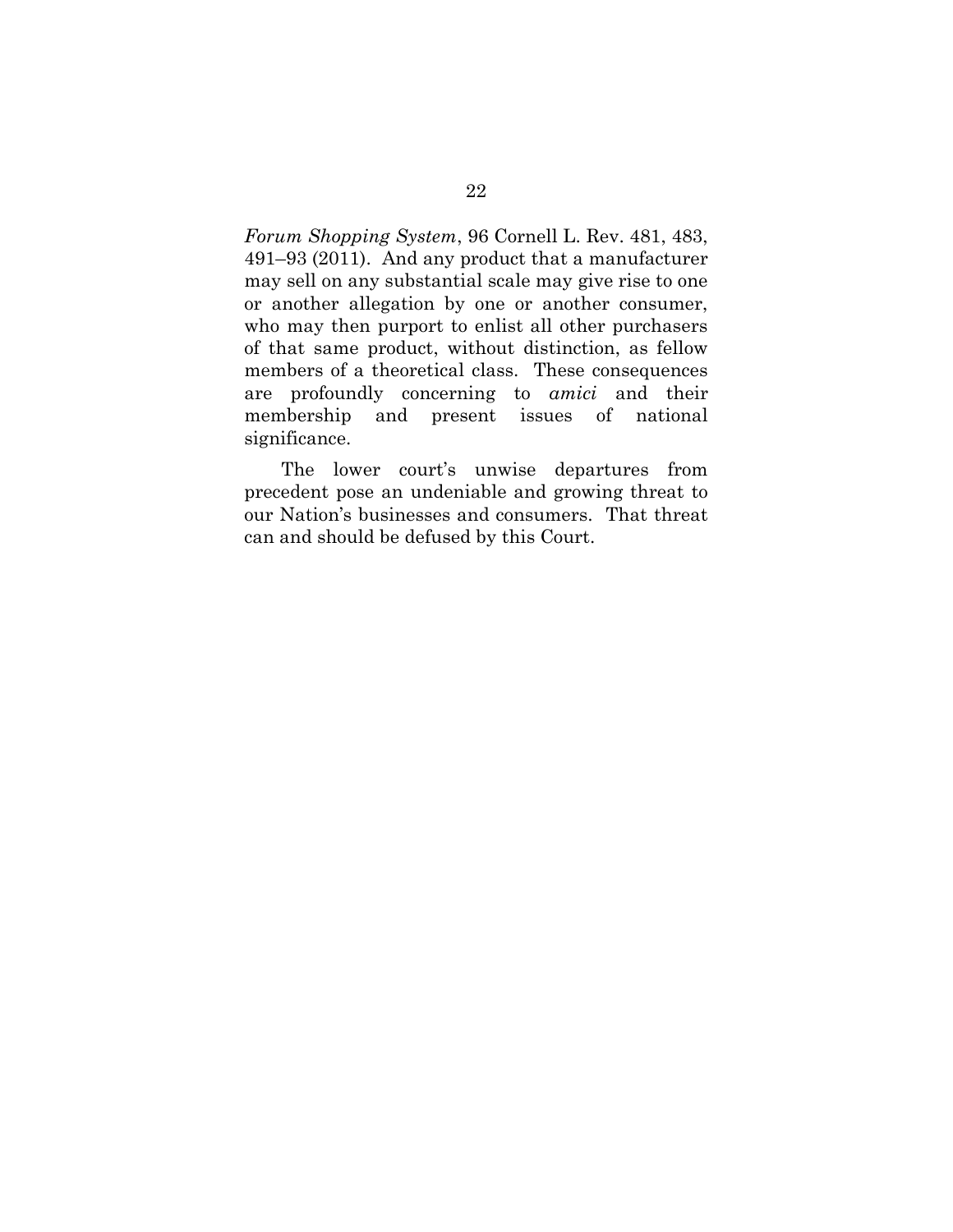#### **CONCLUSION**

The Court should grant the petition.

Respectfully submitted,

DARYL L. JOSEFFER *Counsel of Record* ASHLEY C. PARRISH KAREN F. GROHMAN KING & SPALDING LLP 1700 Pennsylvania Ave., N.W. Washington, DC 20006 (202) 737-0500 djoseffer@kslaw.com

ADAM M. CONRAD KING & SPALDING LLP 100 N. Tryon St., Suite 3900 Charlotte, NC 28202 (704) 503-2600

*Counsel for* Amici Curiae

KATHRYN COMERFORD TODD SHELDON GILBERT NATIONAL CHAMBER LITIGATION CENTER, INC. 1615 H Street, NW Washington, DC 20062 (202) 463-5337

*Counsel for the Chamber of Commerce of the United States of America*